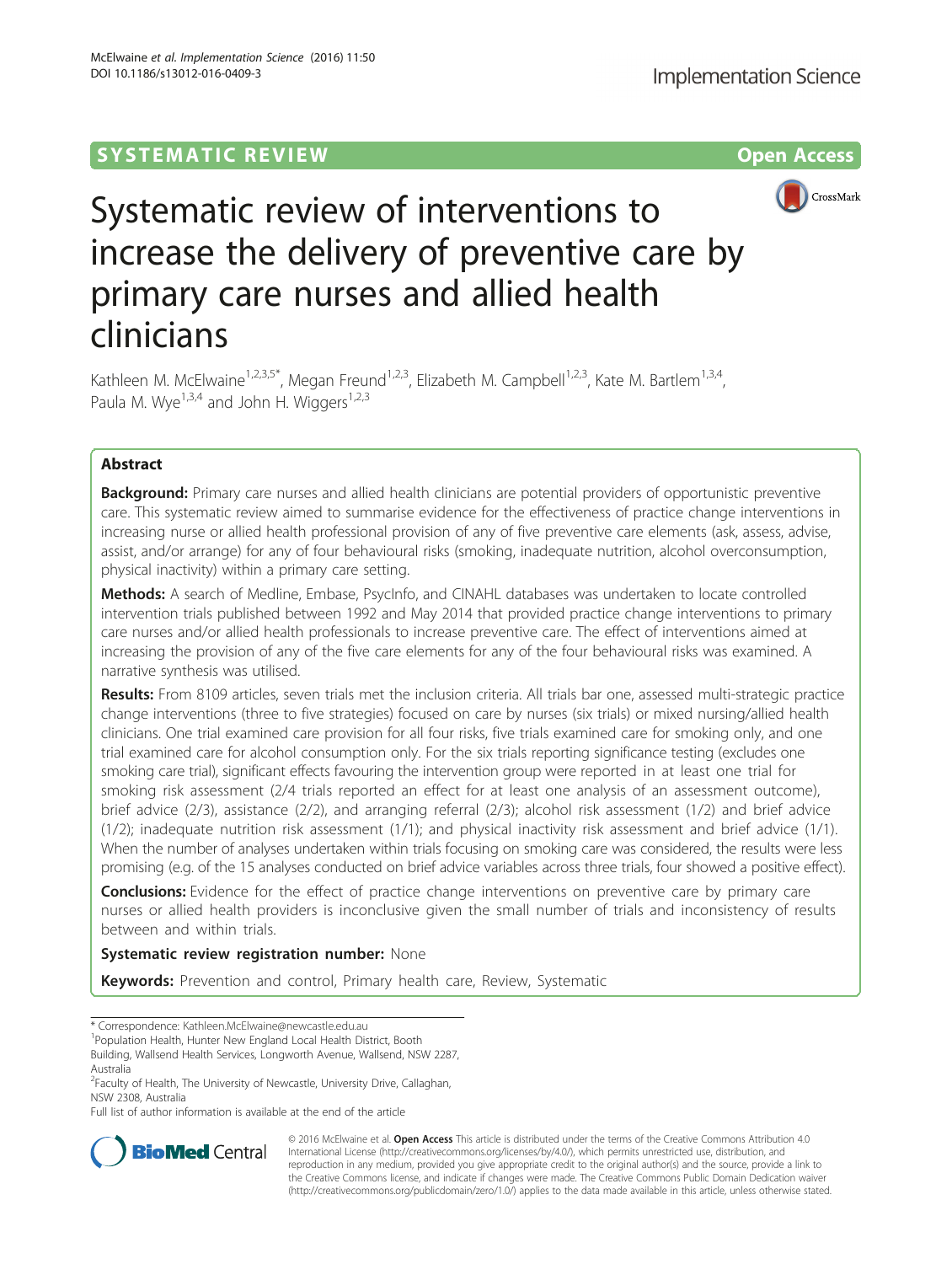## Background

The routine delivery of primary preventive care by primary health care providers is recommended by national and international clinical guidelines [[1](#page-12-0)–[8\]](#page-12-0) to reduce the disease burden caused by four priority risk behaviours: tobacco smoking, inadequate nutrition, alcohol overconsumption, and physical inactivity [[9](#page-12-0)–[11](#page-12-0)]. Primary health care clinicians encompass a variety of health care professionals such as nurses and allied health professionals including physiotherapists, dieticians, and occupational therapists, among others [[12](#page-12-0)–[16](#page-12-0)].

Such guidelines recommend that preventive care is provided by a range of primary health care providers including nurses (e.g. practice nurses, nurses, midwives) [[1](#page-12-0)–[3, 5\]](#page-12-0) and allied health clinicians [[5](#page-12-0), [7\]](#page-12-0) (e.g. health visitors, physiotherapists, exercise professionals, and health trainers) [[5](#page-12-0)]. Preventive care is recommended to be provided for multiple risks [[1](#page-12-0), [2](#page-12-0)], routinely and opportunistically when clients present for reasons not necessarily related to their preventable health risk behaviours [[1](#page-12-0)–[8\]](#page-12-0). Five preventive care elements are recommended to meet this guidance: asking all patients about the four behavioural risks (risk assessment); assessment of readiness to change and dependence (for smoking and alcohol); brief, nonjudgemental *advice* with patient educational materials and motivational interviewing; assistance by providing motivational counselling and pharmacotherapy if required (for nicotine or alcohol dependence); and arrangement of a referral to telephone support services, group lifestyle programs, or an individual provider (e.g. dietician), and a follow-up visit where applicable [[17, 18](#page-12-0)]. These elements are commonly referred to as the 5A's [\[1](#page-12-0)].

Cochrane systematic review evidence supports the effectiveness of preventive care interventions involving elements included within the 5A's approach in modifying the four priority risk behaviours [[19](#page-12-0)–[23\]](#page-12-0). A large proportion of the component studies tested interventions containing elements included within the 5A's, provided by health care providers in a variety of health care settings, predominantly primary care settings [[19](#page-12-0)–[23\]](#page-12-0). Taken together with additional individual studies and non-Cochrane reviews undertaken in primary care settings specifically, the evidence for the effectiveness of preventive care is strongest for smoking cessation [[24](#page-12-0)–[28](#page-12-0)], and to a lesser extent alcohol overconsumption [[14, 18](#page-12-0), [27, 29](#page-12-0)–[31](#page-12-0)], with accumulating evidence for inadequate nutrition [\[14](#page-12-0), [18](#page-12-0), [24](#page-12-0), [27](#page-12-0), [32\]](#page-12-0) and physical inactivity [\[14](#page-12-0), [18, 24, 33, 34](#page-12-0)]. While brief preventive care interventions appeared to have modest behaviour change impacts, and typically only a minority of those receiving an intervention may make clinically significant changes in risk behaviour, such an effect translates to significant health benefits at the population level when systematically applied to the large proportion of people that are at risk [[14\]](#page-12-0).

Within the primary care setting, nurses and allied health clinicians have the potential to be key providers of preventive care [[12, 14, 17](#page-12-0), [18](#page-12-0), [35](#page-12-0)–[39](#page-13-0)] as their care focuses on chronic disease prevention and management [[12, 36](#page-12-0)], often delivered on multiple occasions to population groups with a high prevalence of behavioural risks [[12, 36,](#page-12-0) [40, 41](#page-13-0)].

Despite the potential of primary care nurses and allied health clinicians to provide preventive care, variable levels of its provision have consistently been reported internationally in primary care practices [\[42](#page-13-0)–[52\]](#page-13-0). For example, in a study in the UK, 30–50 % of primary care nurses reported they actively addressed smoking, inadequate nutrition, alcohol overconsumption, or physical inactivity with a large proportion of their clients [\[53](#page-13-0)]. An Australian study using client report found generalist community nurses and allied health clinicians provided brief advice for these four behavioural risks to between 43 % and 66 % of clients at risk [\[39\]](#page-13-0). A further Australian study [\[54\]](#page-13-0) based on client self-report of care provision by nursing and allied health clinicians (which encompassed psychologists/psychiatrists/counsellors, social workers, occupational therapists, physiotherapists, and dieticians/nutritionists, among others) [\[55\]](#page-13-0) found the prevalence of clinician assessment to not exceed 60 % for any of four behavioural risks; only 16 % of clients were assessed for all four risks; and referral/followup was offered to less than 5 % of clients for individual risks and to less than 1 % for all four risks combined [[54\]](#page-13-0). Such data suggests there is a need to increase the delivery of preventive care by primary care nurses and allied health clinicians.

Cochrane reviews have examined the effectiveness of practice change interventions in improving the delivery of health care practices generally (including preventive care delivery, test ordering/utilisation, prescribing, management of a presenting problem, data recording, and diagnosis), delivered primarily by physicians in settings that included primary care [\[56](#page-13-0)–[61](#page-13-0)]. All such reviews found practice change intervention strategies were effective in producing small to moderate improvements in the delivery of the specified health care practice. The reviews focused on the impact of the following practice change strategies: educational meetings [\[56](#page-13-0)], educational outreach visits and academic detailing [[61\]](#page-13-0), professional, financial and organisational interventions [\[57](#page-13-0)], audit and feedback [[58\]](#page-13-0), printed educational materials [[59\]](#page-13-0), and financial incentives [\[60](#page-13-0)]. Conclusions regarding the effectiveness of the utilisation of multiple of the above intervention strategies are limited by each review examining one particular type of intervention strategy.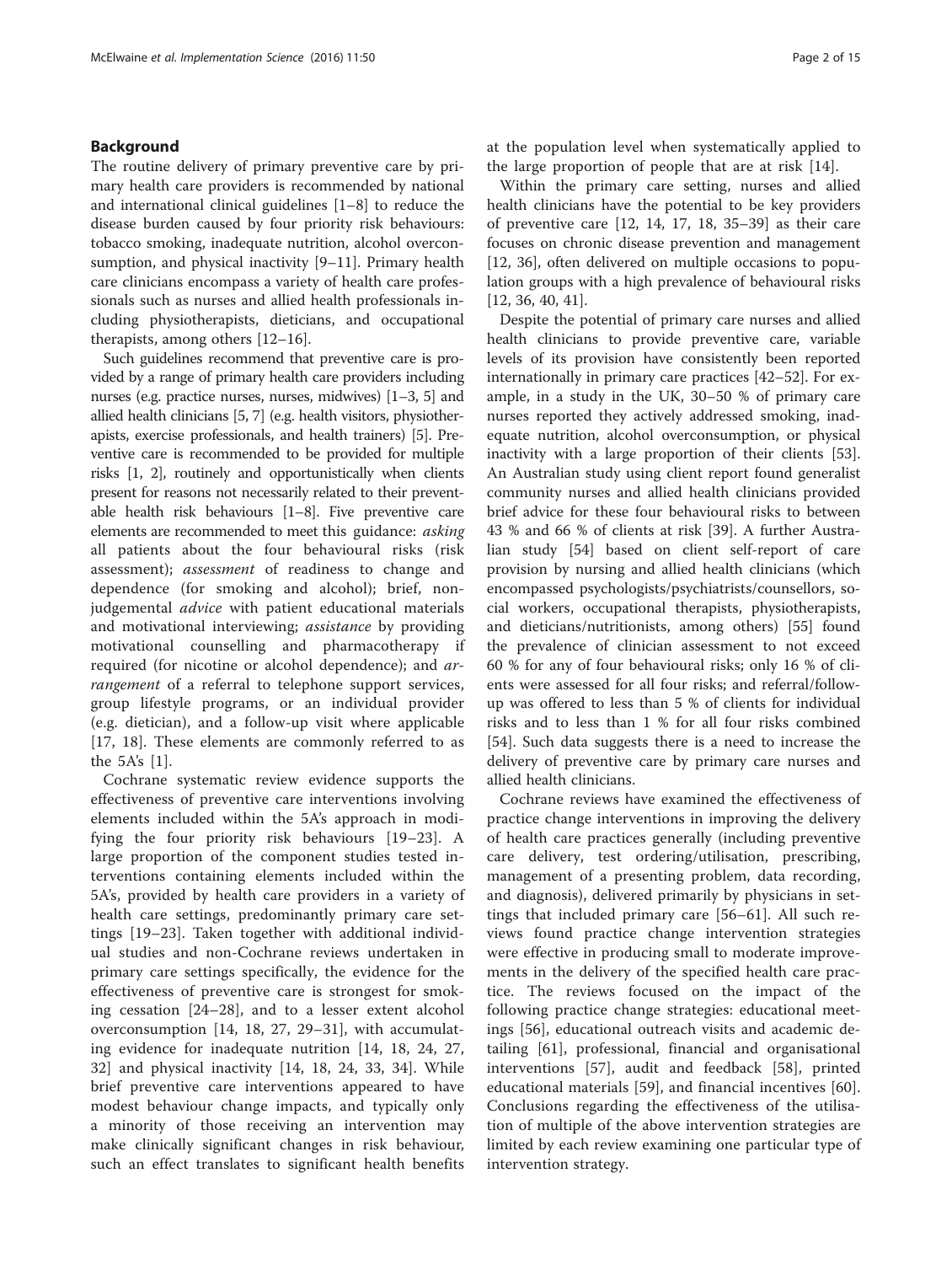Three systematic reviews have examined the effect of practice change strategies on delivery of preventive care for smoking [\[62](#page-13-0)], or alcohol consumption [[63, 64](#page-13-0)] within primary care settings, with the clinicians targeted in the included studies being predominantly primary care physicians. The review on smoking care supported the effectiveness of single strategy interventions (including performance feedback, reminders and prompts, academic detailing) on some elements of care. However, it found multi-strategic interventions, defined as interventions combining two or more intervention strategies [[62\]](#page-13-0), to be more consistently effective [\[62](#page-13-0)]. The alcohol reviews also demonstrated the effect of practice change interventions: one review concluded that both educational and office-based interventions could be effective, resulting in an absolute increase of between 8 % and 18 %, with interventions that combine both strategies being most effective [[63\]](#page-13-0), while the second review found that alcohol screening and counselling increased with the amount of clinician training and/or support provided; however, the overall effectiveness was modest [\[64](#page-13-0)].

No systematic reviews could be located that examined the effectiveness of practice change strategies in increasing the delivery of preventive care specifically by primary care nurses and/or allied health professionals regarding any of four behavioural risks.

## **Objectives**

Given no systematic reviews have examined the effectiveness of practice change interventions in increasing primary care nurses and/or allied health professionals provision of recommended elements of preventive care for any of the four priority behavioural risks, a systematic review following PRISMA guidelines was undertaken that aimed to summarise such evidence. The current review included controlled intervention trials conducted in a primary care setting that assessed the effect of single or multi-strategic practice change interventions on preventive care provision by nurses and/or allied health professionals. Outcomes of interest were the provision of any of the five recommended elements of preventive care (ask, assess, advise, assist, or arrange) [[17\]](#page-12-0) for at least one of four behavioural risks (smoking, inadequate nutrition, alcohol overconsumption, or physical inactivity). Preventive care outcomes for each of the five care elements for the four risks were summarised for control and intervention groups.

## Methods

## Eligibility criteria

## Information sources and search strategy

A search of Medline, Embase, PsycInfo, and CINAHL databases was undertaken using the following MeSH headings:

('Primary Health Care' or 'Community Health Centers' or 'Community Health Services' or 'Community Health Nursing'; or 'Attitude of Health Personnel'); and ('Smoking' or 'Smoking Cessation' or 'Alcoholism' or 'Exercise' or 'Diet' or 'Preventive Health Services/og [Organization & Administration]' or 'Risk Factors'). The search was limited to articles published in the last 20 years, from January 1992 to 2012, and subsequently updated to be current as at May 2014.

## Trial selection

All titles and abstracts retrieved by electronic searching were downloaded into a reference management database (Reference Manager v12), screened by the first author, and studies not meeting the inclusion criteria were excluded. Where not possible to exclude articles based on title and abstract, full text versions were obtained and their eligibility was assessed by the first author. The reference lists of included trials were checked for further relevant trials.

## Inclusion criteria

Identified articles were examined to determine whether the following inclusion criteria were met. Each paper was assessed starting from the first criterion onwards and recorded as excluded on the first criterion it did not meet. Once excluded, the paper was not assessed against subsequent inclusion criteria.

- (1) It was in English.
- (2) It was a journal article (excluded grey literature such as transcribed interviews, case studies, commentaries, thesis dissertations, reflections, conference abstracts/posters).
- (3) It was not a study protocol, review, or editorial.
- (4) It quantitatively described at least one of five preventive care outcomes (ask, assess, advise, assist, or arrange) for at least one of the four risks (smoking, inadequate nutrition [including inadequate fruit and vegetable consumption], alcohol overconsumption, or physical inactivity). In an attempt for the search to be more inclusive, 5A's terminology was not required and could be inferred by the extractor based on definitions of the 5A's [\[17](#page-12-0), [18\]](#page-12-0). Operational definitions of risk behaviours were not pre-specified but rather were dependent on how each trial defined such risk behaviours. Preventive care outcomes could include measures relating to clients receiving care and/or health professionals providing care.
- (5) The preventive care targeted clients who were adults 18 years and older, or the citation reported care data for adults separately to children.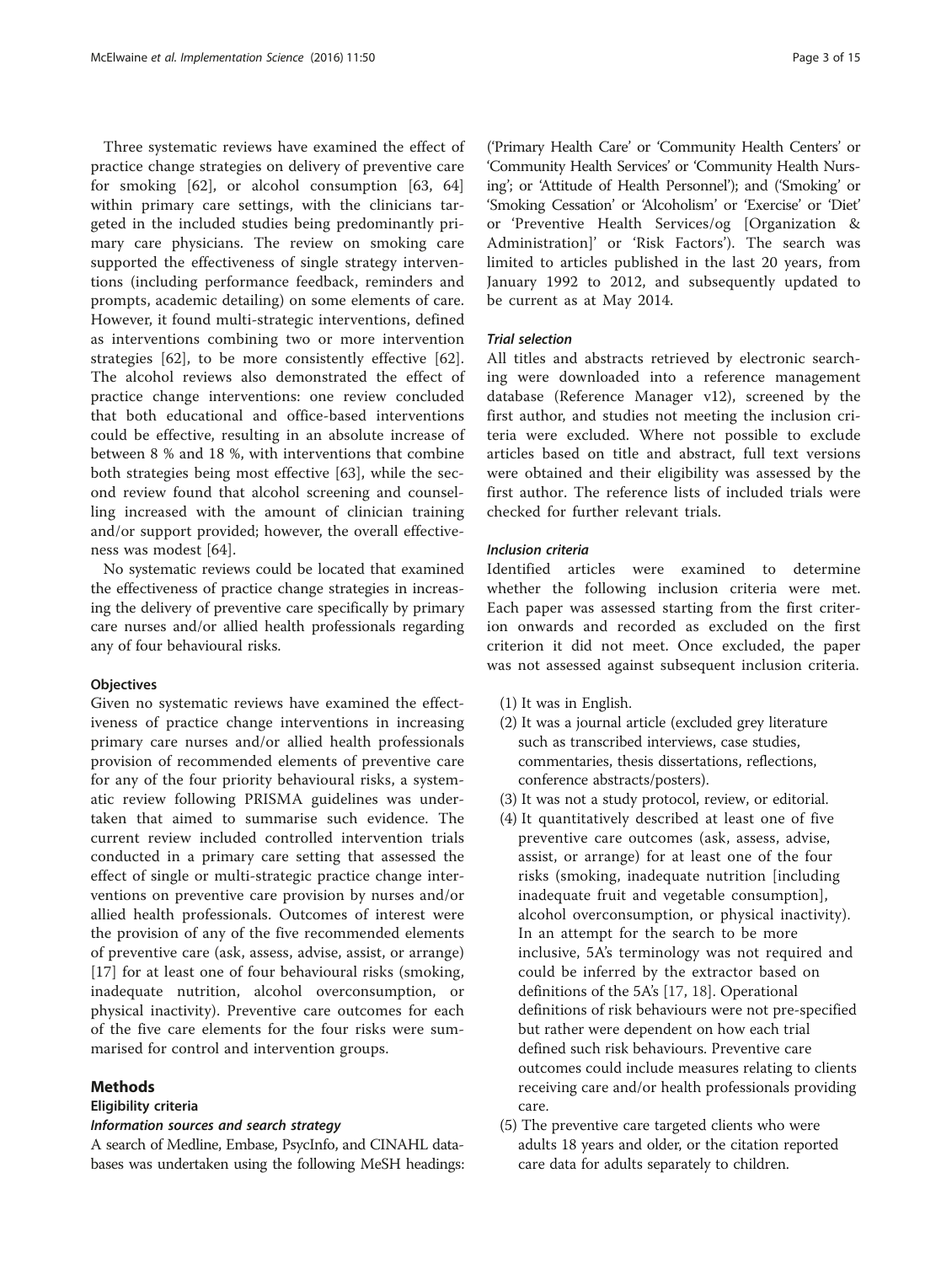- (6) It was in a primary care setting (including general practice, community health services, Health Maintenance Organisations, Primary Care Trusts, mobile nursing services, medical centre outpatient, university clinic, and dentistry settings). Studies excluded were those set in inpatient and outpatient hospital settings, emergency departments, and residency clinics.
- (7) Preventive care was provided by routine staff members as part of routine primary care delivery, not by staff specifically employed to implement preventive care as part of the research (e.g. research assistants).
- (8) It was an intervention trial that tested the effect of any practice change strategies (single or multi-strategic interventions) on preventive care provision outcome/s, and that included comparison with a control group (including controlled trials, time series, or controlled before-after trials).
- (9) It included nurses or allied health professionals as the practice change intervention target. Allied health professionals included any person involved in the delivery of care (professional or not, regulated or not) that was not a nurse, midwife, or physician.
- (10) It reported preventive care outcome data for nurses or allied health professionals. If other types of clinicians were involved (e.g. general practitioners, doctors, residents), the results specifically for the nurses or allied health professionals were available.

## Data extraction and description of trials

Data extraction was undertaken by the first author and recorded into a form which had been developed prior to the search and piloted. Accuracy of extraction was confirmed by a second author checking the data extraction of all variables and studies. Selected trials were summarised alphabetically and described in terms of the following: author, year published, country undertaken in, trial design, trial risk-factor focus, care setting, sample size, practice change intervention strategies utilised, clinician target group, data collection tool, preventive care practices examined, and outcome measures. A narrative synthesis was utilised. A meta-analysis was not planned as it was anticipated that studies would be too heterogeneous to provide a meaningful summary in relation to participants (e.g. clinicians or clients), interventions, and outcomes (e.g. the various health risk behaviours and care elements examined and the potential for multiple analyses to be conducted for each care element within each risk behaviour) [[65](#page-13-0)].

## Practice change intervention strategies utilised

Intervention strategy classification was based on definitions outlined by the Cochrane Effective Practice and

Organisation of Care Group (Table [1](#page-4-0)). All strategies included in intervention and control group conditions were listed for each trial.

## Risk of bias

To provide an indication of the methodological quality of studies, risk of bias was independently assessed by three review authors (at the outcome level of relevance to the current review; KM, KB, and PW) using the tool outlined in the Cochrane Handbook for Systematic Reviews of Interventions (Additional file [1](#page-12-0)) [[65\]](#page-13-0). Discrepancies were resolved by consensus among all reviewers and a fourth review author (MF). Sources of bias assessed were those attributable to generation of the random sequence, allocation concealment, blinding of participants and personnel, blinding of outcome assessors, completeness of outcome data, selective reporting, and any other potential threats to validity. Trial authors were contacted via email (including a follow-up email to non-responders) to obtain further information regarding unclear classifications. Results were described narratively.

## Practice change intervention effect on preventive care delivery

The following outcome data for each trial were summarised: clinician provision (prevalence, means and standard deviations, and Likert scores) of any of the five elements of preventive care (ask, assess, advise, assist, or arrange) [\[17](#page-12-0)] with regard to the four behavioural risks (smoking, inadequate nutrition, alcohol overconsumption, or physical inactivity). All types of outcome data were summarised (e.g. clinician or client self-report, medical records audit, observations). Follow-up levels of care for control and intervention groups for each trial were described (baseline levels were reported when available), along with results of significance testing.

## **Results**

## Trial selection

In total, 8109 citations were extracted from the search (see Fig. [1](#page-5-0) for PRISMA flow diagram). After duplicates were removed ( $n = 367$ ), 7742 abstracts and titles were reviewed. Of these, 7735 articles were excluded as the following: two were not in English; 18 were not journal articles; 7189 were a study protocol, review, or editorial, or did not quantitatively describe the proportion of health professionals providing, or clients provided with preventive care for at least one of the four risks; 25 were based on data related to care for children; 102 were not in a primary care setting; 16 described care that was not provided by routine staff; 308 were not intervention trials or did not have a control/comparison group; 52 did not include nurses or allied health professionals as a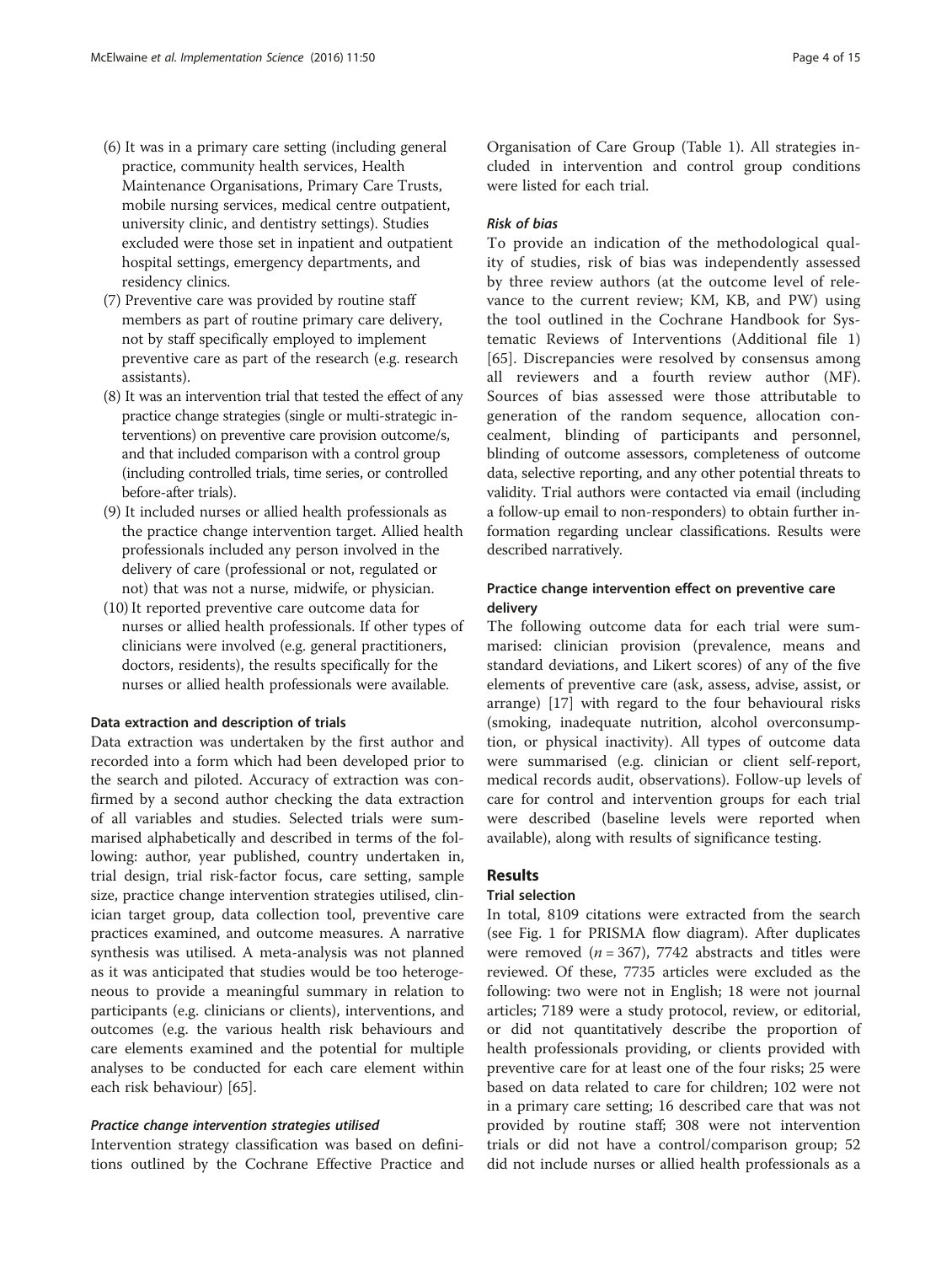<span id="page-4-0"></span>

|  | Table 1 Intervention strategies to change health professional practice <sup>a</sup> |  |  |  |
|--|-------------------------------------------------------------------------------------|--|--|--|
|  |                                                                                     |  |  |  |

| Interventions                                      | Definition                                                                                                                                                                                                                                                                                                           |  |  |  |  |
|----------------------------------------------------|----------------------------------------------------------------------------------------------------------------------------------------------------------------------------------------------------------------------------------------------------------------------------------------------------------------------|--|--|--|--|
| Distribution of educational materials              | Published or printed recommendations for clinical care including clinical<br>practice change quidelines, delivered personally or through mass mailings.                                                                                                                                                              |  |  |  |  |
| Educational meetings                               | Health care providers who have participated in conferences, lectures, workshops,<br>or traineeships.                                                                                                                                                                                                                 |  |  |  |  |
| Local consensus processes                          | Inclusion of participating providers in discussion to ensure that they agreed<br>that the chosen clinical problem was important and the approach to managing<br>the problem was appropriate.                                                                                                                         |  |  |  |  |
| Educational outreach visits and academic detailing | Use of a trained person who met with providers in their practice settings to give<br>information with the intent of changing the provider's practice. The information<br>given may have included feedback on the performance of the provider(s).                                                                     |  |  |  |  |
| Local opinion leaders                              | Use of providers nominated by their colleagues as 'educationally influential'.                                                                                                                                                                                                                                       |  |  |  |  |
| Patient mediated interventions                     | New clinical information (not previously available) collected directly from patients<br>and given to the provider.                                                                                                                                                                                                   |  |  |  |  |
| Audit and feedback                                 | Any summary of clinical performance of health care over a specified period<br>of time. The summary may also have included recommendations for clinical action.<br>The information may have been obtained from medical records, computerised<br>databases, or observations from patients.                             |  |  |  |  |
| Reminders                                          | Patient or encounter specific information, provided verbally or on paper, or on a<br>computer screen, which is designed or intended to prompt a health professional to<br>recall information, including computer-aided decision support.                                                                             |  |  |  |  |
| Marketing                                          | A survey of targeted providers to identify barriers to change and subsequent design<br>of an intervention that addresses identified barriers.                                                                                                                                                                        |  |  |  |  |
| Professional                                       | Individual behaviour (distributing educational materials) and organisational<br>interventions (local consensus processes).                                                                                                                                                                                           |  |  |  |  |
| Financial                                          | Includes individual and organisational incentives and environmental restructuring<br>(changing the available products).                                                                                                                                                                                              |  |  |  |  |
| Organisational                                     | Includes input (changing skill mix), processes (communication), and effects<br>(satisfaction of providers). Influencing the organisation of services, including the<br>process of care (delegation of tasks), the structure of care (the follow-up system),<br>and the content of care (health charts, flow sheets). |  |  |  |  |
| Regulatory                                         | Includes legal (changes in patient liability) and social influence (peer review).                                                                                                                                                                                                                                    |  |  |  |  |
| Patient resources <sup>b</sup>                     | Distribution or addition of resources that may aid discussions of risk factors, or allow<br>previously unavailable options for preventive care, including flipcharts, educational<br>resources for patients, and referral opportunities (e.g. quitlines).                                                            |  |  |  |  |
| Ongoing support <sup>b</sup>                       | Email, telephone, or face-to-face communications which provided support and<br>advice, responded to questions, or problems.                                                                                                                                                                                          |  |  |  |  |

<sup>a</sup>Modified Cochrane Effective Practice and Organisation of Care group taxonomy of professional quality improvement strategies [\[82](#page-14-0)] by the proversion strategies [82] <sup>b</sup>Intervention strategies not covered by EPOC criteria

clinical target of the practice change intervention; and 23 did not report results for nurses or allied health professionals separately from other types of clinicians (e.g. medical practitioners). Consequently, seven trials were included in the current review (Table [2\)](#page-6-0) [[66](#page-13-0)–[71](#page-13-0)]. No additional trials were identified from reference lists.

## Trial characteristics

## Year, country, and trial design

All seven trials were published between 1998 and 2013 (one later than 2004); two were undertaken in the USA [\[69](#page-13-0), [71\]](#page-13-0), three in the UK [[68, 70, 72\]](#page-13-0), one in Australia [\[67](#page-13-0)], and one in the Netherlands [[66\]](#page-13-0). Four trials were randomised controlled trials [\[68](#page-13-0)–[70](#page-13-0), [72](#page-13-0)]; one was a cluster randomised controlled trial [\[66](#page-13-0)],

one was a non-randomised controlled trial [[71\]](#page-13-0), and one was a quasi-experimental design [[67](#page-13-0)].

## Primary care setting and sample size

Trials were conducted in primary care practices/ clinics/general practices [\[68](#page-13-0)–[72\]](#page-13-0), prenatal care clinics [[66](#page-13-0)], and generalist community nursing services [[67](#page-13-0)]. The number of practices ranged from 4 to 212 [[66](#page-13-0)–[70](#page-13-0), [72\]](#page-13-0). For the four trials reporting sample sizes for clients, these ranged from 556 to 4048 clients [[66](#page-13-0), [69](#page-13-0), [70, 72](#page-13-0)]. For the three trials reporting sample sizes for clinicians involved in outcome assessment, these ranged from 30 to 129 nurses [[66](#page-13-0), [67](#page-13-0), [71\]](#page-13-0) and 80 to 97 allied health clinicians [[71](#page-13-0)].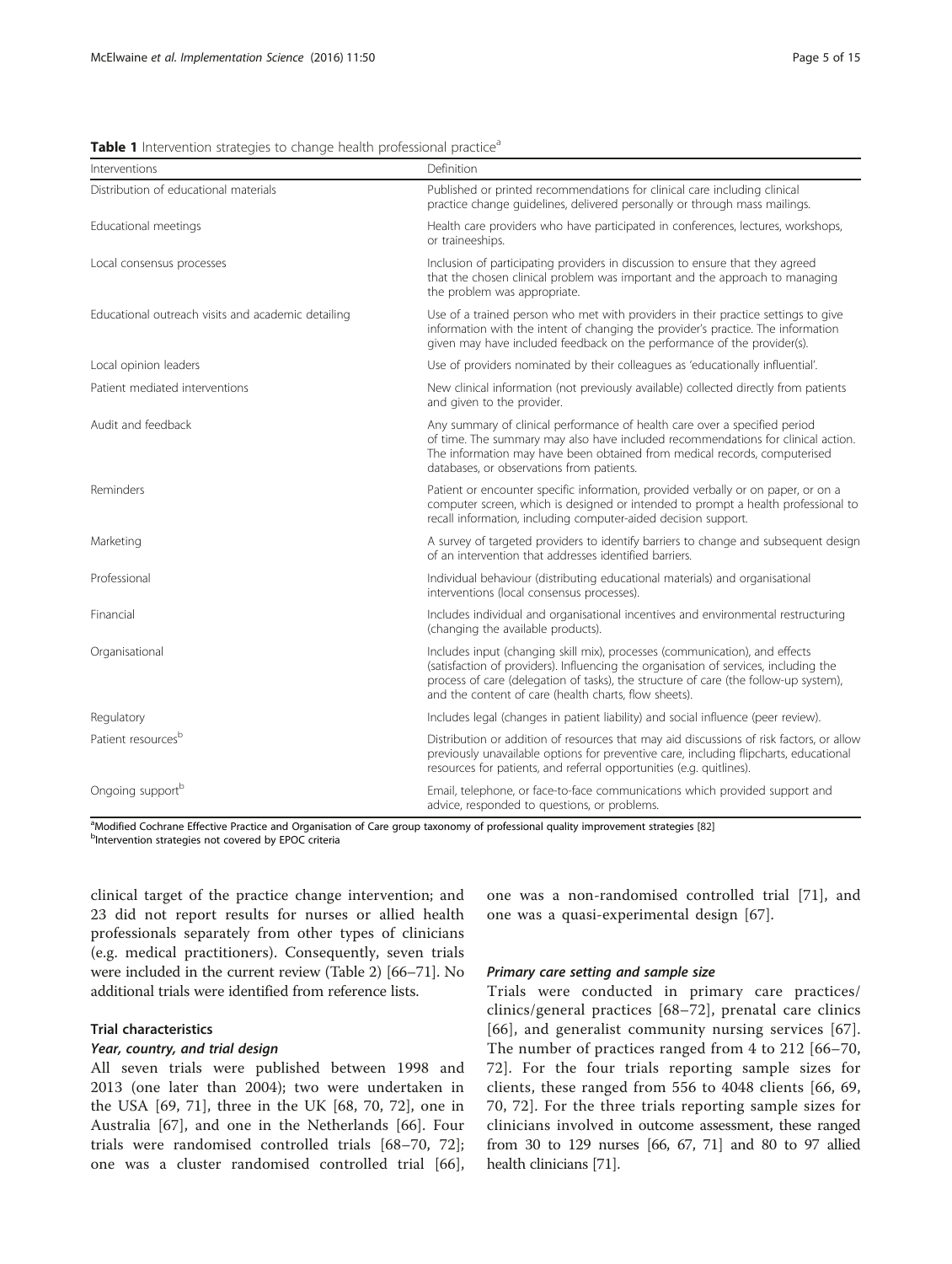<span id="page-5-0"></span>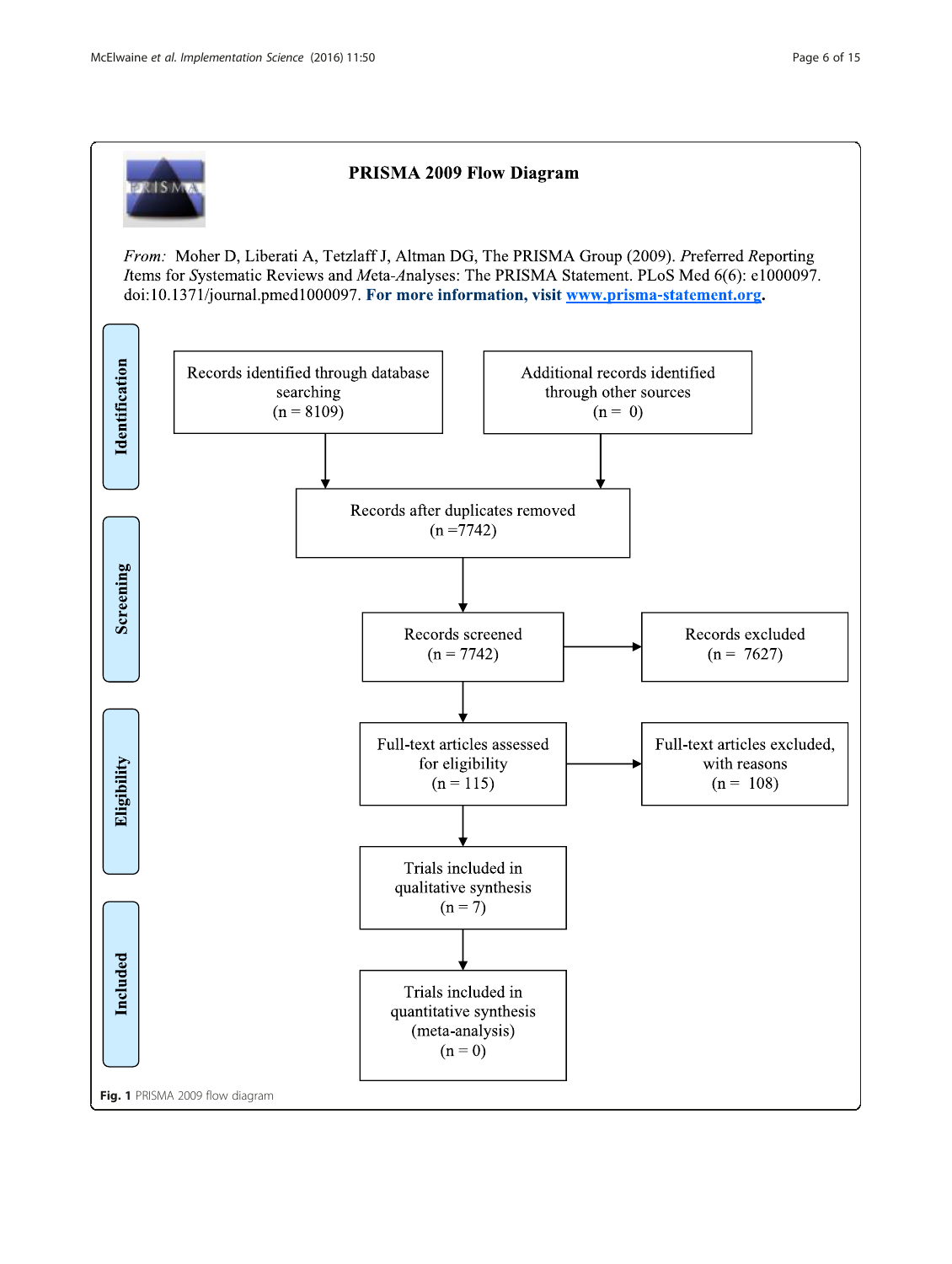| Author/year/country/<br>trial design                                 | Trial focus/care setting/sample size                                                                                                                                                                                                                                                                                                                                                                                     | Intervention strategies                                                                                                                                                                                                                                                        | Clinician group/data collection tool                                                                                                                                                                                                                                                                                                                                                                                                                                                                                                                                                                                                                                 | Preventive care practices examined/<br>outcome                                                                                                                                                                                                                                                                                                                                                                                                                                                                                                                                                                                                                                                                                                                                                                            |
|----------------------------------------------------------------------|--------------------------------------------------------------------------------------------------------------------------------------------------------------------------------------------------------------------------------------------------------------------------------------------------------------------------------------------------------------------------------------------------------------------------|--------------------------------------------------------------------------------------------------------------------------------------------------------------------------------------------------------------------------------------------------------------------------------|----------------------------------------------------------------------------------------------------------------------------------------------------------------------------------------------------------------------------------------------------------------------------------------------------------------------------------------------------------------------------------------------------------------------------------------------------------------------------------------------------------------------------------------------------------------------------------------------------------------------------------------------------------------------|---------------------------------------------------------------------------------------------------------------------------------------------------------------------------------------------------------------------------------------------------------------------------------------------------------------------------------------------------------------------------------------------------------------------------------------------------------------------------------------------------------------------------------------------------------------------------------------------------------------------------------------------------------------------------------------------------------------------------------------------------------------------------------------------------------------------------|
| -Bakker et al. (2003) [66]<br>-Netherlands<br>-Cluster RCT           | -Smoking cessation for pregnant women.<br>-42 pre-natal care clinics (22 IV, 20 C)<br>118 midwives:<br>-IV $n = 57$ (37 did questionnaire-65 %)<br>-C $n = 61$ (32 did questionnaire-52 %)<br>556 clients:<br>-IV $n = 253$ (sample for presented analysis = 44)<br>-C $n = 303$ (sample for presented analysis = 51)                                                                                                    | IV:<br>-Distribution of educational<br>-Offered educational meetings<br>-Patient resources<br>C:<br>-Patient resources                                                                                                                                                         | Clinician target:<br>-Midwives<br>-Clinician questionnaire at follow-up.<br>Client questionnaires.<br>[M (SD), C vs IV]<br>-Scale 1-5 for clinician self-report data<br>$(1 = never, 5 = always).$<br>-Scale 0-1 for client self-report<br>$(0 = no, 1 = yes).$<br>Continuous variables.                                                                                                                                                                                                                                                                                                                                                                             | Ask:<br>-Clinician: 5.00 vs 4.91 (0.37) <sup>a</sup><br>-Client: 0.72 (0.29) vs 0.91 (0.18)**<br>Advise: (to quit)<br>-Clinician:<br>(during pregnancy): 4.19 (1.03) vs 4.60 (0.77)*<br>(to partner): 3.58 (1.42) vs 4.03 (1.33) <sup>a</sup><br>-Client<br>(during pregnancy): 0.64 (0.36) vs 0.85 (0.25)**<br>(post-partum): 0.04 (0.08) vs 0.21 (0.25)**<br>Assist:<br>-clinician: 1.63 (1.10) vs 3.63 (1.19)***<br>-client: 0.03 (0.16) vs 0.33 (0.34)***<br>Arrange:<br>-clinician: 2.84 (0.99) vs 3.97 (0.89)***<br>Results similar when analysed at practice<br>level (except clinician reported advice to quit<br>during pregnancy no longer statistically<br>significant).                                                                                                                                       |
| -Chan et al. (2013) [67]<br>-Australia<br>-Quasi-experimental design | -Relevant risks: Smoking, nutrition, alcohol<br>consumption, and physical inactivity<br>Other risks: weight<br>-4 generalist community nursing services<br>randomised to:<br>$-IV: n = NR$<br>$-C: n = NR$<br>Clinicians:<br>-Baseline: $n = 129/178$ (72.5 %)<br>-6 months F/U: $n = 81/129$ (62.8 %)<br>-12 months F/U: $n = 65/129$ (50.4 %)<br>Overall response rate across all time<br>points $n = 54/129$ (41.9 %) | IV (early IV):<br>-Educational meetings<br>-Reminders<br>-Patient resources<br>-Distribution of educational<br>materials<br>$\subset$ (late IV):<br>-Usual care<br>-Followed by intervention after<br>collection of outcome data                                               | Clinician target:<br>-Generalist community health nurses<br>-Clinician questionnaire:<br>-Baseline<br>-6 months F/U<br>-12 months F/U<br>[Group mean effect size (95 % CI) at<br>6 and 12 months F/U, respectively.<br>Based on Likert scale 1 (never)-7<br>(always) provided care as part of<br>routine practice]. <sup>e</sup><br>[For ask and advise/assist scores:<br>tested for significant differential<br>change between IV vs C groups over<br>time (baseline, 6 and 12 mths F/U).<br>(Time by group interaction p value).<br>For Arrange scores: significance<br>testing conducted for IV vs C groups<br>at baseline vs 6 mths, and baseline vs<br>12 mths] | Ask:<br>$-5: 0.15$ ( $-0.40 - 0.69$ ), 0.30 ( $-0.26 - 0.84$ ) <sup>a</sup><br>-N: 0.26 ( $-0.29 - 0.80$ ), 1.12 (0.52-1.69)***<br>$-A: 0.60 (0.01-1.16)$ , 0.56 (-0.02-1.13) <sup>a</sup><br>-P: 0.34 (-0.21-0.89), 0.72 (0.15-1.27)***<br>Advise/assist<br>$-5: 0.48 (-0.12 - 1.06), 0.42 (-0.17 - 1.00)$ ***<br>$-N: 0.09$ (-0.46-0.64), 0.30 (-0.26-0.85) <sup>a</sup><br>$-A: 0.23 (-0.33 - 0.79), 0.31 (-0.26 - 0.86)^{d}$<br>$-P: 0.36$ (-0.21-0.92), 0.05 (-0.51-0.60)**<br>Arrange:<br>-S (Quitline): 0.17 (-0.38-0.71), <sup>a</sup> 0.39 (-0.16-0.93) <sup>a</sup><br>-N: 0.09 $(-0.45 - 0.63)$ <sup>3</sup> 0.10 $(-0.45 - 0.64)$ <sup>3</sup><br>-A: $-0.39$ ( $-0.93$ -0.16), <sup>a</sup> $-0.13$ ( $-0.67$ -0.42) <sup>a</sup><br>$-P$ : -0.33 (-0.87-0.22), <sup>a</sup> -0.29 (-0.83-0.26) <sup>a</sup> |
| -Kaner et al., (2003) [68]<br>-UK<br>-Cluster RCT                    | -Alcohol<br>-212 general practices randomised to:<br>$-C: n = 76$<br>$-IV$ 1: $n = 68$<br>$-N$ 2: $n = 68$<br>(data for 156 practices)                                                                                                                                                                                                                                                                                   | IV 1-Outreach Training<br>-Educational outreach visit<br>-Patient mediated intervention<br>-Educational meeting<br>IV 2-Training plus telephone-<br>based support<br>-Educational outreach visit<br>-Patient mediated intervention<br>-Educational meeting<br>-Ongoing support | Clinician target:<br>-Nurses<br>Clinician questionnaire:<br>-Baseline<br>-3 months F/U (collection of<br>screening forms)<br>(Median [interquartile range],<br>$C$ vs $IV$ 1 vs $IV$ 2)                                                                                                                                                                                                                                                                                                                                                                                                                                                                              | Ask:<br>0 [0-17] vs 11 [0-28] vs 13 [0-37]**<br>Advise: 0 [0-3] vs 1 [0-4] vs 1 [0-7]*<br>(% of clients) 60 vs 61 vs 64 %*                                                                                                                                                                                                                                                                                                                                                                                                                                                                                                                                                                                                                                                                                                |

## <span id="page-6-0"></span>Table 2 Intervention trials reporting change in routine provision of preventive care: January 1992–May 2014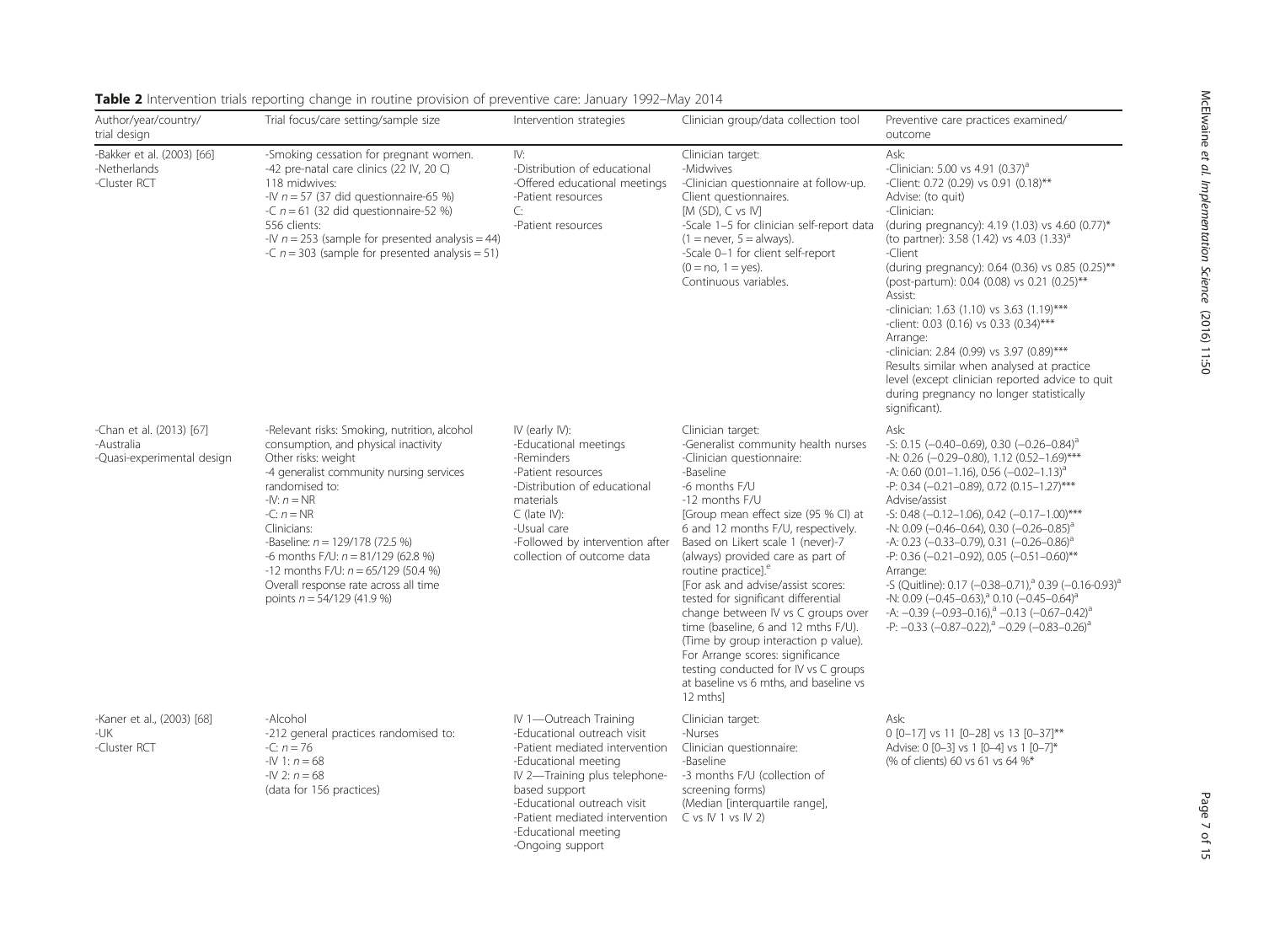|                                                             |                                                                                                                                                                                                                                                                                                                                                                                                                                  | C:<br>-Patient mediated intervention<br>-Distribution of educational<br>materials                                                                                                                                                                                                                                                 |                                                                                                                                                                                                                                                                                                          |                                                                                                                                                                                                                                                                                                                                                                                                                                                                                                                |
|-------------------------------------------------------------|----------------------------------------------------------------------------------------------------------------------------------------------------------------------------------------------------------------------------------------------------------------------------------------------------------------------------------------------------------------------------------------------------------------------------------|-----------------------------------------------------------------------------------------------------------------------------------------------------------------------------------------------------------------------------------------------------------------------------------------------------------------------------------|----------------------------------------------------------------------------------------------------------------------------------------------------------------------------------------------------------------------------------------------------------------------------------------------------------|----------------------------------------------------------------------------------------------------------------------------------------------------------------------------------------------------------------------------------------------------------------------------------------------------------------------------------------------------------------------------------------------------------------------------------------------------------------------------------------------------------------|
| -Katz et al. (2004) [69]<br>-USA<br>$-RCT$                  | -Smoking cessation<br>-9 primary care clinics (routine<br>non-emergency care: 7 family practice,<br>2 internal medicine)<br>-Patients: $n = 1221$ (includes patients seen by<br>medical assistants)<br>$n = 663$ patients seen by below clinicians:<br>IV sites:<br>-Registered nurses: $n = 100$<br>-Licenced practical nurses: $n = 154$<br>C sites:<br>-Registered nurses: $n = 153$<br>-Licenced practical nurses: $n = 256$ | IV (clinician targeted):<br>-Educational meeting<br>-Audit and feedback<br>-Reminders<br>-Patient resources<br>C:<br>-Unspecified                                                                                                                                                                                                 | Clinician target:<br>-Registered nurses,<br>-Licenced practical nurses<br>-(Medical assistants) <sup>e</sup><br>Client interviews (during IV period)<br>(% C vs IV site patients receiving care)                                                                                                         | Ask:<br>-Registered nurses: 67 % vs 92 % <sup>b</sup><br>-Licenced practical nurses: 35 % vs 86 % <sup>b</sup><br>Assess:<br>-Registered nurses: 15 % vs 85 % <sup>b</sup><br>-Licenced practical nurses: 8 % vs 75 % <sup>b</sup><br>Advise:<br>-Registered nurses: 16 % vs 41 % <sup>b</sup><br>-Licenced practical nurses: 7 % vs 46 % <sup>b</sup><br>Assist:<br>-Registered nurses: 17 % vs 73 % <sup>b</sup><br>-Licensed practical nurses: 8 % vs 69 % <sup>b</sup>                                     |
| -Lennox et al., (1998) [72]<br>-UK<br>$-RCT$                | -Smoking<br>-Primary care:<br>16 general practices:<br>(IV, $n = 8$ ; C, $n = 8$ ).<br>Clinicians receiving IV:<br>Practice nurses: 15/16 (93.7 %)<br>Health visitors: 16/16 (100 %)<br>Clients:<br>14 months F/U response rate:<br>1693/2588 (65.4 %).                                                                                                                                                                          | IV:<br>-Educational meeting<br>$\overline{C}$<br>-Usual care (no educational<br>meeting)                                                                                                                                                                                                                                          | Clinician target:<br>-Practice nurses<br>-Health visitors<br>-(General practitioners) <sup>c</sup><br>Client questionnaire:<br>-14 months F/U<br>$(\% (n)$ of C vs IV patients)                                                                                                                          | Ask:<br>Practice nurses: 76.2 % ( $n = 77/101$ )<br>vs 83.2 % ( $n = 104/125$ ) <sup>a</sup><br>Health visitors: 68.6 % ( $n = 24/35$ )<br>vs 73.7 % ( $n = 28/38$ ) <sup>a</sup>                                                                                                                                                                                                                                                                                                                              |
| -Moher et al., (2001) [70]<br>-UK<br>-Cluster<br><b>RCT</b> | -Coronary heart disease<br>Relevant risks: smoking<br>Other risks: blood pressure, cholesterol<br>-Primary care:<br>21 general practices:<br>$(N 1, n = 7; W 2, n = 7; C, n = 7).$<br>Clients: $n = 4048$<br>Baseline (IV 1, $n = 772$ ; IV 2, $n = 747$ ; C, $n = 623$ ).<br>F/U: (IV 1, $n = 682$ ; IV 2, $n = 665$ ; C, $n = 559$ ).                                                                                          | Nurse targeted IV:<br>-Audit and feedback<br>-Local consensus processes<br>-Educational outreach visits<br>and academic detailing<br>-Ongoing support<br>-Patient mediated intervention<br>C:<br>-Audit and feedback<br>-Usual care                                                                                               | Clinician target:<br>-Nurses<br>-(General practitioners) <sup>c</sup><br>Medical records audit:<br>-Baseline<br>-18 months F/U<br>[Mean % of clients (range), C vs<br>general practitioners targeted IV<br>vs nurse targeted IV]                                                                         | Ask: ***<br>-Baseline: 73 % (50-91) vs 71 % (47-96)<br>vs 71 % (46-85)<br>-F/U: 78 % (56-92) vs 92 % (77-100)<br>vs 95 % (88-98)                                                                                                                                                                                                                                                                                                                                                                               |
| -Secker-Walker et al., (2000) [71]<br>-USA<br>-Non-RCT      | -Smoking in women (18-64 years)<br>-Primary care: $n = 4$<br>2 IV counties<br>2 C counties<br>Clinicians: $n = 289$ (eligible)<br>-Dentists<br>(IV: $n = 51$ , C: $n = 46$ ),<br>-Dental hygienists<br>(IV: $n = 38$ , C: $n = 44$ ),<br>-Family planning counsellors and WIC <sup>†</sup> nurse<br>counsellors<br>(IV: $n = 14$ C: $n = 16$ ),                                                                                  | -IV (4-year multi-strategic, clin-<br>ician targeted):<br>Family Planning and WIC<br>nurse counsellors:<br>-Educational meeting<br>-Patient resources<br>Dentists, and dental hygienists:<br>-Educational meeting<br>-Ongoing support<br>Mental health counsellors:<br>(no formal approaches, but<br>educational meeting attended | Clinician target:<br>-dentists<br>-dental hygienists<br>-family planning counsellors and WIC<br>nurse counsellors<br>Clinician questionnaire:<br>-Baseline<br>$-Yr$ 5 $F/U$<br>$-Yr$ 7 $F/U$<br>(Means for baseline vs F/U<br>% of smokers receiving cessation<br>activity on 4 point scale: $0 =$ none, | Paired Comparisons (Yr 5)<br>Advise (to quit):<br>-Dentists: IV: 1.7 vs 1.7; <sup>d</sup> C:1.3 vs 1.6 <sup>a</sup><br>Assist (provision of self-help materials):<br>-Dentists: IV: 0.2 vs 0.6; C: 0.3 vs 0.3*<br>-Dental hygienists: IV: 0.3 vs 0.7; C: 0.4 vs $0.4^{\circ}$<br>Arrange (Referral to support group):<br>-Dental hygienists: IV: 0.2 vs 0.6;<br>$C: 0.1$ vs $0.1$ ;**<br>Arrange (Referral to quit group):<br>-Dentists: IV: 0.1 vs 0.4; C:0.2 vs 0.2;*<br>-Dental hygienists: IV: 0.3 vs 0.9; |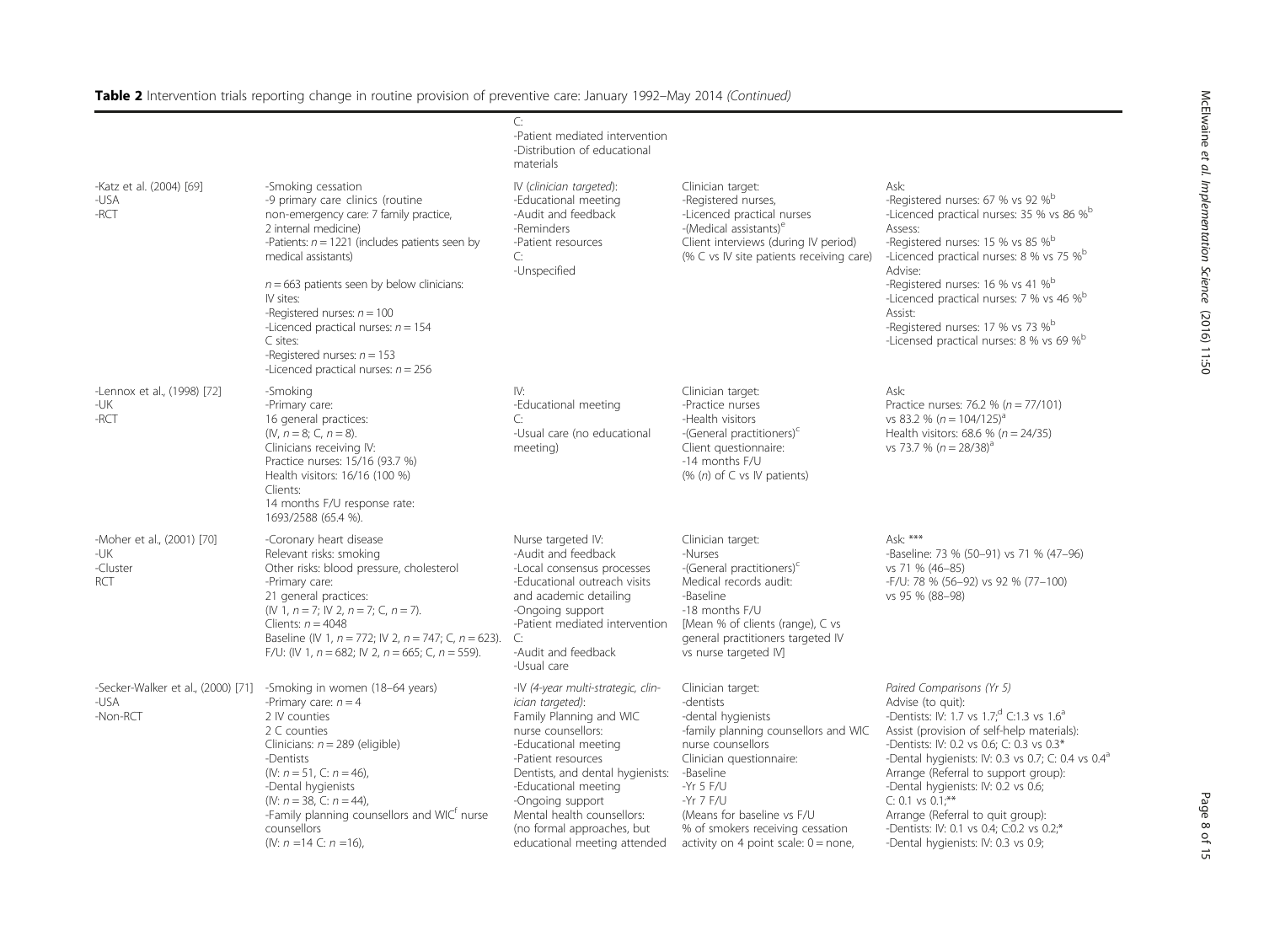Table 2 Intervention trials reporting change in routine provision of preventive care: January 1992–May 2014 (Continued)

| -Physicians | -Community mental health counsellors<br>(IV: $n = 57$ , C: $n = 23$ )<br>(IV: $n = 73$ , C: $n = 73$ ), | by 3 staff members)<br>-Usual care | $1 =$ some, $2 =$ most, $3 =$ all). (Time<br>by group interaction p value).<br>Paired comparisons at Yr 5 (Paired)<br>(Means for C vs IV counties % of<br>smokers receiving cessation activity<br>on a 4 point scale: $0 =$ none,<br>$1 =$ some, $2 =$ most, $3 =$ all)<br>Unpaired comparisons at Yr 5; Unpaired<br>comparisons at Yr 7 (Unpaired) | C: $0.3$ vs $0.4$ ;**<br>Unpaired Comparisons (Yr 5 and Yr 7)<br>Assist (provision of self-help materials):<br>-Family Planning and WIC counsellors:<br>Yr 5: 1.1 vs 1.7;** Yr 7: 1.5 vs 1.6 <sup>a</sup><br>Assist (setting quit dates):<br>-Family planning and WIC counsellors: Yr 5: 0.4<br>vs 0.8:* Yr 7: 0.7 vs 0.6 <sup>a</sup><br>Arrange (referral to support group):<br>-Dentists: Yr 5: 0.0 vs 0.2;* Yr 7: 0.2 vs 0.2 <sup>a</sup><br>-Dental hygienists: Yr 5: 0.1 vs 0.6;***<br>Yr 7: 0.2 vs $0.4^a$<br>-Family planning and WIC counsellors: Yr 5: 0.4<br>vs 1.3;*** Yr 7: 0.3 vs 0.3 <sup>a</sup><br>-Community mental health counsellors:<br>Yr 5: 0.1 vs 0.4;* Yr 7: 0.3 vs 0.3 <sup>a</sup><br>Arrange (referral to quit group):<br>-Dentists: Yr 5: 0.2 vs 0.4;* Yr 7: 0.3 vs 0.4 <sup>a</sup><br>-Dental hygienists: Yr 5: 0.4 vs 0.9;** Yr 7: 0.3<br>vs $0.5^{\circ}$<br>-Family planning and WIC counsellors: Yr 5: 0.7<br>vs 1.7:*** Yr 7: 1.0 vs 0.6 <sup>a</sup><br>Arrange (referral one-to-one telephone support):<br>-Family planning and WIC counsellors: Yr 5: 0.3<br>vs 1.4;*** Yr 7: 0.5 vs 0.6 <sup>a</sup> |
|-------------|---------------------------------------------------------------------------------------------------------|------------------------------------|-----------------------------------------------------------------------------------------------------------------------------------------------------------------------------------------------------------------------------------------------------------------------------------------------------------------------------------------------------|----------------------------------------------------------------------------------------------------------------------------------------------------------------------------------------------------------------------------------------------------------------------------------------------------------------------------------------------------------------------------------------------------------------------------------------------------------------------------------------------------------------------------------------------------------------------------------------------------------------------------------------------------------------------------------------------------------------------------------------------------------------------------------------------------------------------------------------------------------------------------------------------------------------------------------------------------------------------------------------------------------------------------------------------------------------------------------------------------------------------------------------------|
|-------------|---------------------------------------------------------------------------------------------------------|------------------------------------|-----------------------------------------------------------------------------------------------------------------------------------------------------------------------------------------------------------------------------------------------------------------------------------------------------------------------------------------------------|----------------------------------------------------------------------------------------------------------------------------------------------------------------------------------------------------------------------------------------------------------------------------------------------------------------------------------------------------------------------------------------------------------------------------------------------------------------------------------------------------------------------------------------------------------------------------------------------------------------------------------------------------------------------------------------------------------------------------------------------------------------------------------------------------------------------------------------------------------------------------------------------------------------------------------------------------------------------------------------------------------------------------------------------------------------------------------------------------------------------------------------------|

 $**p* \le 0.05$ ,  $***p* \le 0.01$ ,  $****p* \le 0.001$ 

RCT randomised control trial, IV intervention, C control, NR not reported, F/U follow-up, S smoking, N nutrition, A alcohol, P physical activity, NR not reported

<sup>a</sup>Not statistically significant at  $p < 0.05$ 

bSignificance testing not conducted

Paper reported results separately for this clinician target

dcorrectly reported from paper. Confidence intervals (1.3–2.0 vs 1.4–2.0)<br>ENote: only effect size results summarised. Group M and 95 % CL for W at

eNote: only effect size results summarised. Group M and 95 % CI for IV and C groups at baseline, 6- and 12-month follow-up reported but not summarised in table due to space constraints

WIC refers to Special Supplemental Food Program for Women, Infants and Children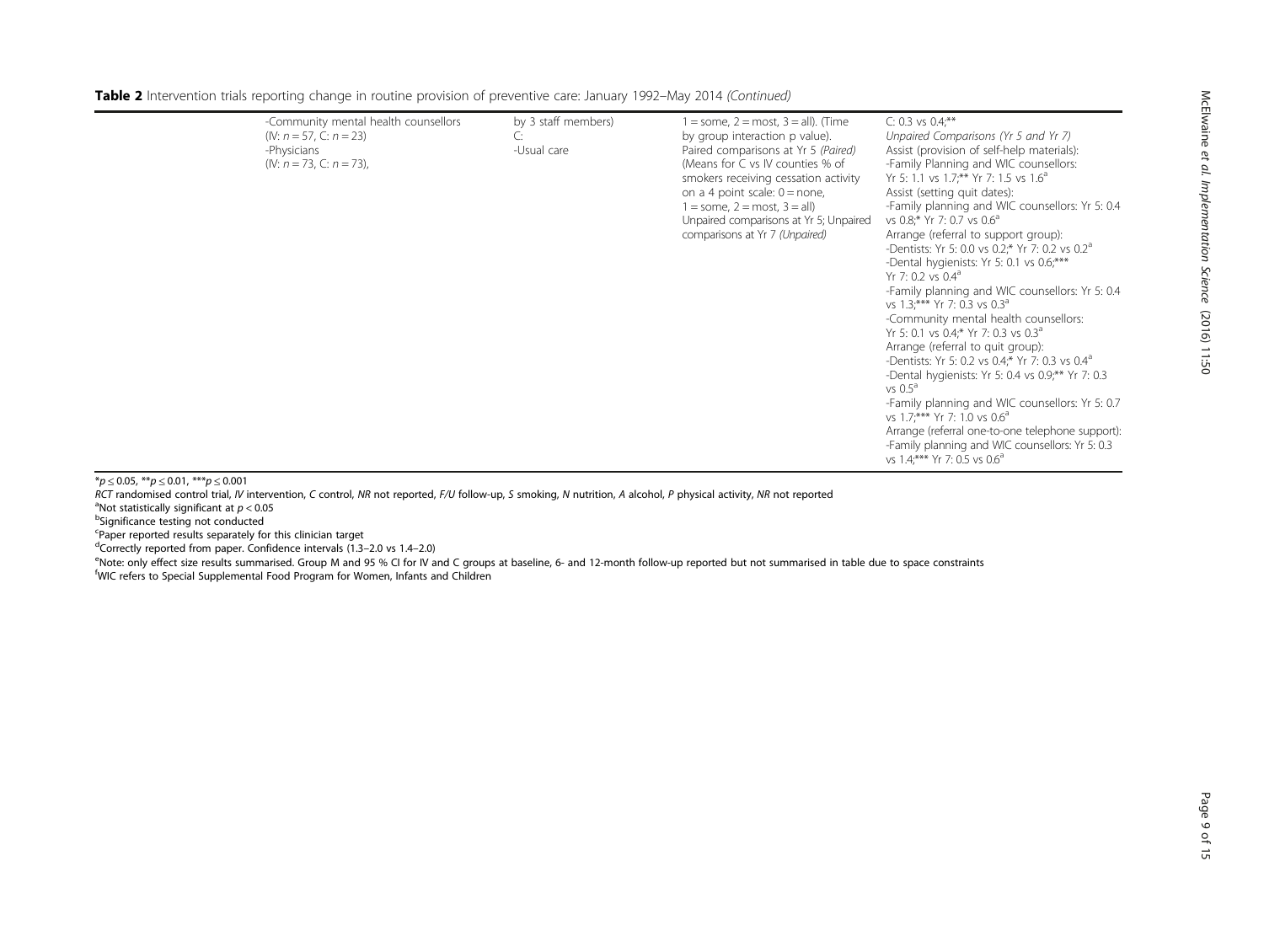## Intervention strategies

One trial used one practice change intervention strategy [[72\]](#page-13-0), two trials used three strategies [[66, 71](#page-13-0)], three used four strategies [[67](#page-13-0)–[69](#page-13-0)], and one used five [\[70\]](#page-13-0). Six of the seven trials reported utilising educational meetings as an intervention strategy [[66](#page-13-0)–[69](#page-13-0), [71, 72\]](#page-13-0), four reported using patient resources [[66, 67](#page-13-0), [69](#page-13-0), [71](#page-13-0)], and each of the following strategies was reported to be utilised by two trials: audit and feedback [[69, 70](#page-13-0)]; patient-mediated intervention [[68](#page-13-0), [70\]](#page-13-0); educational outreach visits and academic detailing [[68](#page-13-0), [70](#page-13-0)]; ongoing support [\[68](#page-13-0), [70\]](#page-13-0); distribution of educational materials [\[66](#page-13-0), [67](#page-13-0)]; and reminders [\[67](#page-13-0), [69](#page-13-0)]. One trial used local consensus processes [\[70](#page-13-0)]. The control condition consisted of usual care for three trials [[67, 71, 72\]](#page-13-0), minimal intervention strategies in three (e.g. patient resources [[66\]](#page-13-0), audit and feedback [[70\]](#page-13-0), and patient-mediated intervention [\[68](#page-13-0)] and distribution of educational materials [[68\]](#page-13-0)), and was not specified in one trial [[69](#page-13-0)].

## Clinician group receiving the intervention and data collection tools

The nursing or allied health clinician groups that were the target of the practice change intervention for these trials were predominantly nurses (7/7 trials, including general practice nurses [[68, 70, 72\]](#page-13-0), generalist community health nurses [\[67](#page-13-0)], registered nurses and licenced practical nurses [\[69](#page-13-0)], midwives [[66\]](#page-13-0), health visitors [\[72](#page-13-0)], and family planning counsellors, and WIC nurses counsellors [[71\]](#page-13-0)). Only one trial included allied health professionals (in addition to nurses) including dentists, dental hygienists, and mental health counsellors [[71](#page-13-0)].

Clinician questionnaires were used to measure preventive care delivery in three trials [[67, 68, 71](#page-13-0)], with medical records audit [\[70\]](#page-13-0), client questionnaires [\[72](#page-13-0)], client interviews [[69\]](#page-13-0), and a combination of client and clinician questionnaires also used [[66](#page-13-0)].

Table 3 Summary of risk of bias in individual trials

## Behavioural risks addressed

One trial focused on all four of the behavioural risks [[67\]](#page-13-0), with all others focusing on only one of these risks (five on smoking [[66](#page-13-0), [69](#page-13-0)–[72](#page-13-0)] and one on alcohol overconsumption [[68](#page-13-0)]).

## Preventive care practices

The trial reporting preventive care provision regarding all four risks utilised a reduced model of care that focused on risk assessment, brief advice/assistance, and referral [\[67\]](#page-13-0). The five trials that focused on smoking only examined risk assessment (4/5) [\[66](#page-13-0), [69](#page-13-0), [70](#page-13-0), [72](#page-13-0)], assessment of readiness to change  $(1/5)$  [\[69](#page-13-0)], advice  $(4/5)$ [[66, 69](#page-13-0)-[71\]](#page-13-0), assistance  $(4/5)$  [66, 69-[71](#page-13-0)], and arranging referral  $(3/5)$  [[66](#page-13-0), [70, 71\]](#page-13-0). The one trial that focused on only alcohol overconsumption examined risk assessment and advice [[68\]](#page-13-0). For trials that addressed 'arranging referral', the variables of interest were referral to other service providers/support services for each of the four risks (including a quitline for smoking) in the multiple-risk trial [\[67](#page-13-0)], and referral to the following in the smoking-focused trials; a support group [[71](#page-13-0)], a quit group [[71\]](#page-13-0), one-to-one telephone support [[71](#page-13-0)], or discussing 'aftercare' [\[66](#page-13-0)].

## Risk of bias

Table 3 provides a summary of judgements regarding the risk of bias at the outcome level for each trial. Overall, trial quality was difficult to assess given insufficient information reported regarding risk of bias classifications. Five trial authors supplied further information regarding unclear classifications upon contact [\[66](#page-13-0)–[70\]](#page-13-0). All trials had at least one high risk of bias judgement, and as such, none were judged to be of high methodological quality.

| Intervention trial<br>author, year, and<br>trial design                        | Random<br>sequence<br>generation<br>(selection bias) | Allocation<br>concealment<br>(selection bias) | Blinding of<br>participants and<br>personnel<br>(performance bias) | Blinding of<br>outcome<br>assessment<br>(detection bias) | Incomplete<br>outcome data<br>(attrition bias) | Selective<br>reporting<br>(reporting bias) | Other<br>potential<br>sources<br>of bias |  |
|--------------------------------------------------------------------------------|------------------------------------------------------|-----------------------------------------------|--------------------------------------------------------------------|----------------------------------------------------------|------------------------------------------------|--------------------------------------------|------------------------------------------|--|
| Bakker-(2003) [66]-Cluster RCT,<br>cross-sectional design<br>(post-test only). | Low                                                  | Unclear                                       | Unclear                                                            | Unclear <sup>a</sup>                                     | Low <sup>a</sup>                               | Unclear                                    | High                                     |  |
| Chan-(2013) [67]-Quasi-<br>experimental design                                 | High                                                 | High                                          | High                                                               | Low                                                      | High                                           | Low                                        | High                                     |  |
| Kaner-(2003) [68]-Cluster RCT                                                  | Low                                                  | Low                                           | Low                                                                | High                                                     | Low                                            | Unclear                                    | High                                     |  |
| Katz-(2004) [69]-RCT                                                           | Low                                                  | Unclear                                       | Unclear                                                            | Unclear                                                  | Low                                            | Unclear                                    | High                                     |  |
| Lennox-(1998) [72]-RCT                                                         | Low                                                  | Unclear                                       | Low                                                                | Low                                                      | Low                                            | High                                       | High                                     |  |
| Moher-(2001) [70]-Cluster RCT                                                  | Low                                                  | Low                                           | High                                                               | High                                                     | Low                                            | Unclear                                    | High                                     |  |
| Secker-Walker,-(2000) [71]-Non-RCT                                             | Unclear                                              | Unclear                                       | Unclear                                                            | Unclear                                                  | High                                           | High                                       | High                                     |  |

<sup>a</sup>Same risk of bias judgement for both classes of outcomes (clinician reported and client reported)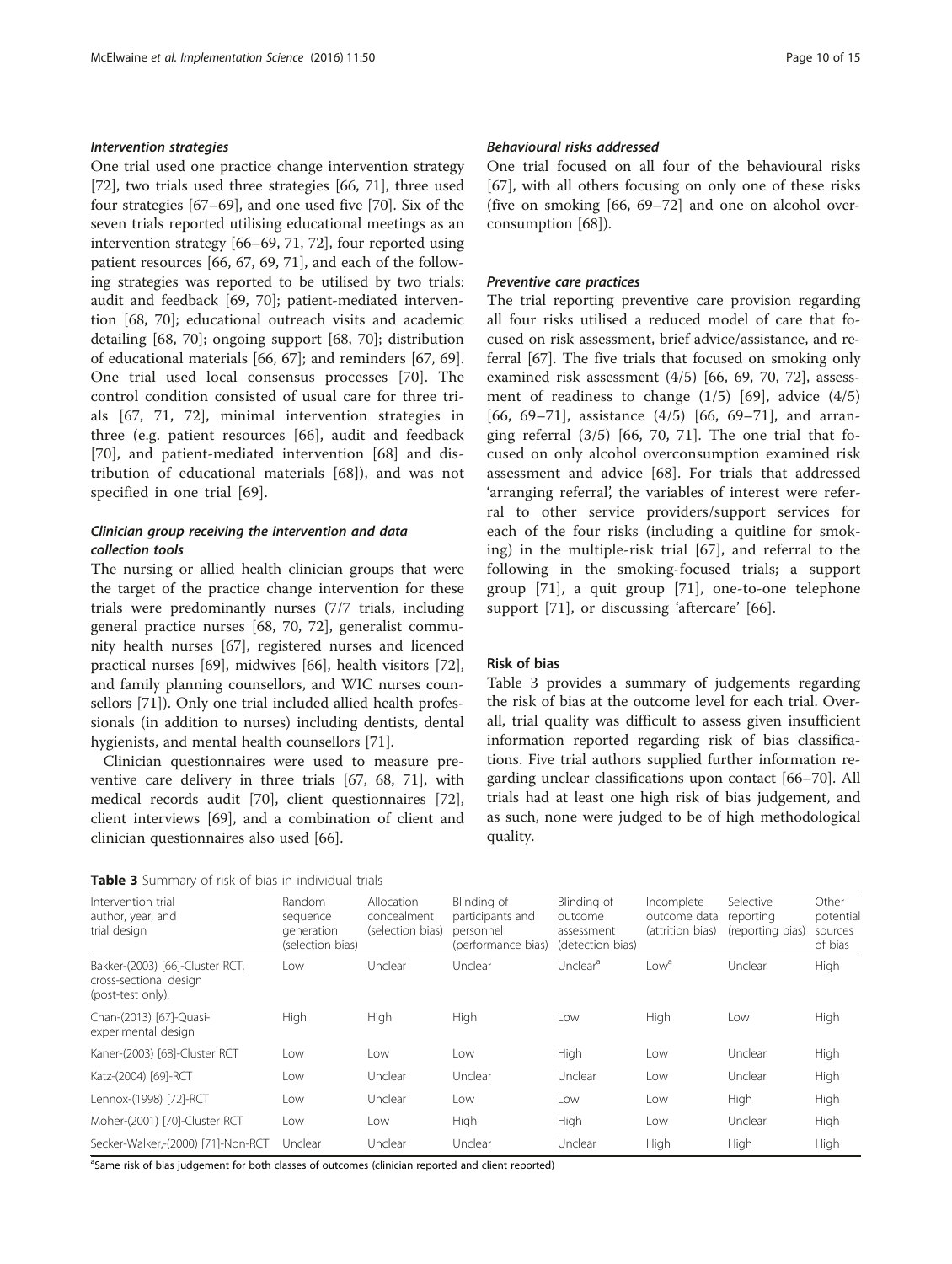## Results of trials

## Intervention effect on preventive care delivery

Of the seven trials, six conducted significance testing, including the multiple-risk trial [\[66](#page-13-0)–[68, 70](#page-13-0)–[72\]](#page-13-0). Trials reporting a significant increase in at least one variable included three [\[66, 71\]](#page-13-0), four [\[67](#page-13-0), [68\]](#page-13-0), or five [\[70](#page-13-0)] of the following interventions strategies (from most to least frequent): educational meetings [\[66](#page-13-0)–[68](#page-13-0), [71](#page-13-0)], patient resources [[66, 67](#page-13-0), [71](#page-13-0)], patient-mediated intervention [[68, 70\]](#page-13-0), educational outreach visits and academic detailing [\[68](#page-13-0), [70](#page-13-0)], ongoing support [\[68](#page-13-0), [70\]](#page-13-0), distribution of educational materials [[66](#page-13-0), [67](#page-13-0)], audit and feedback [[70](#page-13-0)], reminders [[67\]](#page-13-0), and local consensus processes [[70](#page-13-0)].

Smoking Of the four trials that sought to enhance the delivery of smoking assessment ('ask') [[66, 67](#page-13-0), [70, 72](#page-13-0)], two showed a positive effect for at least one measure of clinician assessment of client risk [\[66, 70\]](#page-13-0) (the multi-risk trial found no effect). Of the three trials examining smoking brief advice [\[66, 67](#page-13-0), [71](#page-13-0)] (one examining a combined measure of brief advice and assistance) [\[67\]](#page-13-0), two showed a positive effect of the intervention for at least one measure of brief advice [\[66, 67](#page-13-0)]. Of the two trials examining smoking assistance (specifically the provision of self-help materials [[71\]](#page-13-0) and setting quit dates [[66](#page-13-0), [71\]](#page-13-0)), both demonstrated a positive effect of the intervention for at least one measure of assistance [[66](#page-13-0), [71](#page-13-0)]. Lastly, of the three trials that sought to enhance arranging referral for smoking [[66, 67, 71](#page-13-0)], two demonstrated a positive effect of the intervention for at least one measure of the provision of referral (specifically discussing aftercare [\[66](#page-13-0)] and referral to a support group, quit group, and telephone support [[71\]](#page-13-0)). However the multirisk trial found no effect for smoking referral [\[67](#page-13-0)].

The studies reported multiple analyses for each care element, for example using different variables [[66, 71](#page-13-0)], conducting different analyses for different data collection methods [[66\]](#page-13-0), or clinician subgroups [[71](#page-13-0), [72\]](#page-13-0), using different statistical techniques [[71\]](#page-13-0), or examining different follow-up points [[67, 71\]](#page-13-0). Of the six analyses of smoking risk assessment conducted in four trials [[66, 67](#page-13-0), [70, 72](#page-13-0)], two demonstrated positive intervention effects [\[66](#page-13-0), [70](#page-13-0)]. Of the 15 brief advice analyses conducted in three trials [[66, 67, 71](#page-13-0)], four demonstrated positive intervention effects [[66, 67\]](#page-13-0). Of the 22 smoking assistance analyses conducted in two trials [\[66](#page-13-0), [71\]](#page-13-0), five demonstrated positive intervention effects [\[66](#page-13-0), [71\]](#page-13-0). Of the 39 smoking referral analyses conducted in three trials [[66, 67](#page-13-0), [71\]](#page-13-0), nine demonstrated positive intervention effects [[66, 71](#page-13-0)].

Alcohol The following results were found for the two trials with a focus on alcohol preventive care provision [[67, 68\]](#page-13-0). Both trials included a measure of alcohol risk assessment and brief advice measures [[67, 68](#page-13-0)]; one trial examined a combined measure of brief advice and assistance) [[67\]](#page-13-0) and only one trial showed a positive effect of the intervention on assessment and advice [[68\]](#page-13-0). The trial examining all four risks simultaneously found no effect with regard to alcohol assessment or brief advice [[67](#page-13-0)]. In the one trial examining arranging alcohol referral (the multi-risk trial), the intervention effect was not significant [[67](#page-13-0)].

Inadequate nutrition and physical inactivity No trials focused solely on increasing care for inadequate nutrition and physical inactivity as independent risks. However, with regard to nutrition risk assessment, the multiple-risk trial demonstrated a positive effect of the intervention. With regard to nutrition brief advice and arranging referral, neither measure showed a significant intervention effect [\[67\]](#page-13-0). With regard to physical inactivity assessment and brief advice, this trial demonstrated a positive effect of the intervention [\[67\]](#page-13-0). However, with regard to arranging physical inactivity referral, there was no significant intervention effect [[67](#page-13-0)].

## **Discussion**

Seven intervention trials were located that described the effectiveness of strategies to increase the provision of preventive care regarding smoking, inadequate nutrition, alcohol overconsumption, or physical inactivity by primary care nurses or allied health clinicians. The trials were predominantly undertaken over 10 years ago (6/7), and only one included professionals other than nurses. While there was some evidence to indicate that practice change interventions for such clinicians may be effective in increasing the provision of smoking cessation care, this was limited given the small number of studies and the inconsistency of effect between and within trials. The effectiveness of interventions to increase care for alcohol overconsumption, inadequate nutrition, and physical inactivity and for multiple risks is unclear given the very small number of trials that examined care regarding these risk factors. Such conclusions are further qualified as no trials were judged to be of high methodological quality. Additional research is needed to determine the capacity of interventions to increase the provision of multiple elements of preventive care for these four priority behavioural risks by both nurses and allied health professionals in primary care settings.

The suggestion that interventions may be effective for smoking cessation care is based on the significant increase in at least one preventive care element reported in four of the five included trials that examined smoking and conducted significance testing. For the one trial that reported an effect size for smoking cessation care (17 %) [[70\]](#page-13-0), the effect size was consistent with past Cochrane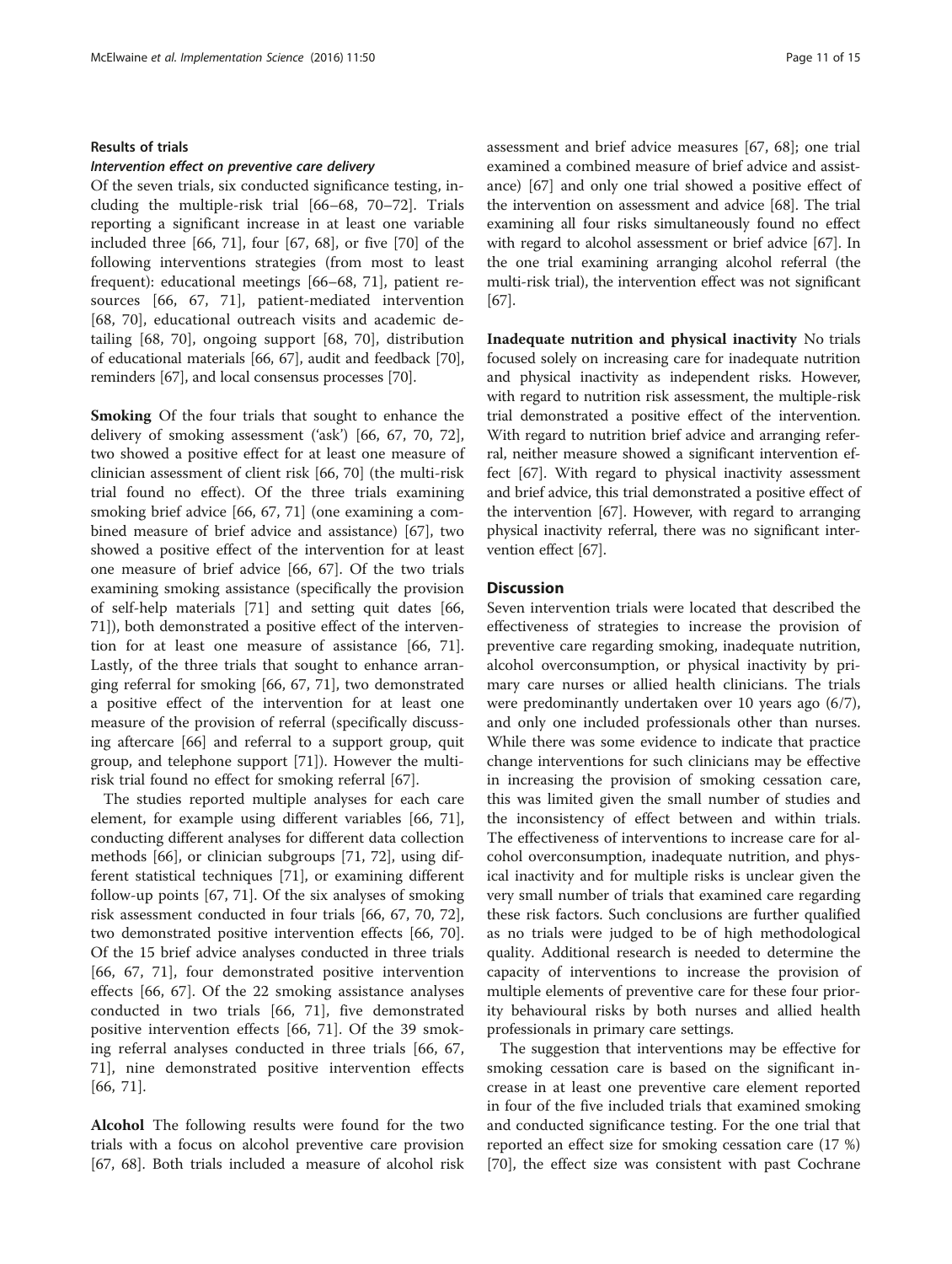reviews examining the effect of practice change strategies on health care practices more broadly [\[56](#page-13-0)–[61\]](#page-13-0). In such Cochrane reviews, small to moderate improvements in care delivery were noted, with median adjusted [[56, 58, 61\]](#page-13-0) or absolute [[59\]](#page-13-0) effect size differences ranging from 2 % [\[59](#page-13-0)] to 6 % [\[56\]](#page-13-0) for categorical professional outcomes [[56](#page-13-0), [58, 59, 61](#page-13-0)] and from 1.3 % [[58](#page-13-0)] to 21 % [[61](#page-13-0)] for continuous outcomes [[56, 58](#page-13-0), [59, 61](#page-13-0)]. However, in the current review, the lack of consistency of the effectiveness of the multi-strategic approach within and between studies necessitates that conclusions regarding effectiveness on smoking care are made cautiously. When summaries are based on number of analyses undertaken for each care element, the results are less positive. For example, of the 39 smoking referral analyses conducted in three trials [[66](#page-13-0), [67, 71\]](#page-13-0), only seven demonstrated a positive effect of the intervention [[66](#page-13-0), [71](#page-13-0)]. We would conclude that the results are unclear.

Further, conclusions with regard to alcohol overconsumption, nutrition, and physical inactivity cannot be drawn. Only two trials examined preventive care regarding alcohol overconsumption. Such trials reported conflicting findings and suggested relatively small or no effects [\[67](#page-13-0), [68](#page-13-0)]. This differed to the modest effectiveness reported in the aforementioned systematic reviews based on a larger number of trials (11–12) that examined effect of practice change on delivery of preventive care for alcohol within primary care settings (care predominantly by physicians) [\[63, 64\]](#page-13-0). With regard to increasing inadequate nutrition and physical inactivity, only one trial was identified and reported variable effect by risk and care element.

The findings indicate the need for further investigation of intervention approaches that may result in an increased prevalence of care across risk factors and care elements [[73](#page-13-0)]. All trials in the current review, bar one [\[72\]](#page-13-0), used a multi-strategic intervention including between three and five practice change strategies. While such an approach is supported by other studies and reviews recommending the inclusion of multiple practice change strategies within intervention trials [[38](#page-13-0), [62](#page-13-0)–[64](#page-13-0), [74](#page-13-0)–[79\]](#page-14-0), an overview of systematic reviews evaluating the effectiveness of multistrategic interventions in changing health care professional's behaviour in clinical settings found no compelling evidence that such interventions are more effective than single strategy interventions [\[80\]](#page-14-0). Strategies implemented might be informed by barriers to care delivery at the client, clinician, and system level in light of review evidence supporting the effectiveness of tailoring intervention strategies to determinants of practice (barriers, obstacles, enablers, and facilitators) [\[81](#page-14-0)]. In regard to smoking cessation care specifically, a multi-strategic approach is recommended by various clinical guidelines [\[1](#page-12-0), [7](#page-12-0), [38](#page-13-0)]. For example, the United States Treating Tobacco Use and

Dependence Clinical Practice Guidelines recommend the implementation of a tobacco user identification system; provision of education, resources, and feedback to promote provider intervention; dedicate staff to provide tobacco dependence treatment, and assess its delivery in staff performance evaluations; promotion of hospital policies that support and provide inpatient tobacco dependence services; and the inclusion of tobacco dependence treatments as paid or covered services in all subscribers or members of health insurance packages [\[38\]](#page-13-0).

The findings of this review should be considered in light of a number of limitations. The generalisability of the review conclusions to allied health clinicians is limited as only one trial included allied health clinicians, and this trial also included nurses. Similarly, generalisability across primary care settings is limited as most included trials were conducted in a limited range of settings, predominantly primary care practices/clinics/ general practices [[68](#page-13-0)–[72](#page-13-0)], with few or no studies in settings such as community health services, Health Maintenance Organisations, Primary Care Trusts, or mobile nursing services. Additionally, the trial results are predominantly from studies published over 10 years ago and hence more current evidence regarding the effectiveness of practice change interventions for primary care nurses and allied health professionals is unclear. Furthermore, as a consequence of inferring 5A's terminology for studies included in the review, definitions of what constituted the same element of care could vary and hence may account for some of the variability between and within studies on such measures. Also, although the current review utilised a broad search strategy, only trials published in journals within the included databases were located [\[65\]](#page-13-0). Finally, the search was also limited by having only one author conducting the title and abstract review.

## Conclusions

The current review indicated that there is little evidence on the effectiveness of practice change interventions for primary care nurses and allied health professionals. The small number of trials focused on care for smoking shows intervention effects to be inconsistent between and within studies. Evidence for the effectiveness of interventions to increase care for alcohol overconsumption, inadequate nutrition, and physical inactivity and for multiple risks is also inconclusive as they were examined in an even more limited number of trials with inconsistent findings. There is a need for further research with regard to effective interventions to increase preventive care by nurses and in particular allied health professionals in primary care settings. Such research could examine a range of care elements regarding smoking, alcohol overconsumption, inadequate nutrition, physical inactivity, and for multiple risks.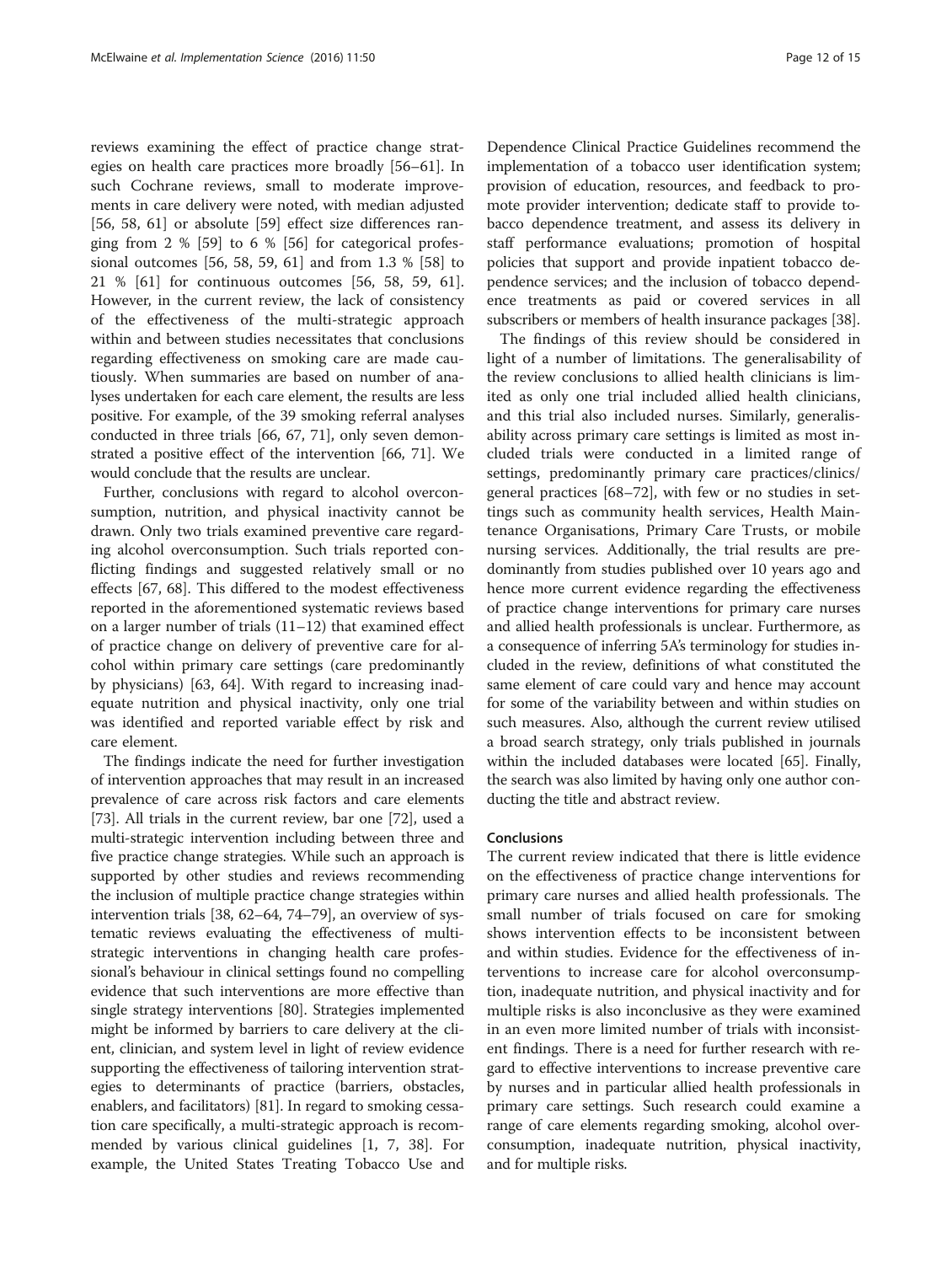## <span id="page-12-0"></span>Additional file

[Additional file 1: Table S1.](dx.doi.org/10.1186/s13012-016-0409-3) The Cochrane Collaboration's tool for assessing risk of bias [[65\]](#page-13-0). Table S2. Criteria for judging risk of bias in the 'Risk of bias' assessment tool [\[65](#page-13-0)]. (DOCX 53 kb)

## Competing interests

The authors declare that they have no competing interests.

#### Authors' contributions

KM led the development of the manuscript, undertook the literature search, and summarised and interpreted the data. Authors MF, LC, JW, and KM contributed to the conception and design of the systematic review, interpretation of the findings, and drafting and revision of the manuscript. Authors KB and PW contributed to the risk of bias analyses, interpretation of the data, and the revision of the manuscript. All authors approved the final version.

#### Acknowledgements

This research was undertaken with funding from The University of Newcastle, Australia; Population Health, Hunter New England Local Health District; the National Health and Medical Research Council (ID = 1016650) and infrastructure support from the Hunter Medical Research Institute. The funding organisations had no role in the initiation, design and conduct of the study; in the collection, analysis, and interpretation of the data; or in the preparation, review, or approval of the manuscript.

#### Author details

<sup>1</sup> Population Health, Hunter New England Local Health District, Booth Building, Wallsend Health Services, Longworth Avenue, Wallsend, NSW 2287, Australia. <sup>2</sup>Faculty of Health, The University of Newcastle, University Drive, Callaghan, NSW 2308, Australia. <sup>3</sup>Hunter Medical Research Institute, Clinical Research Centre, Lot 1 Kookaburra Circuit, New Lambton Heights, NSW 2305, Australia. <sup>4</sup>School of Psychology, Faculty of Science and Information Technology, The University of Newcastle, University Drive, Callaghan, NSW 2308, Australia. <sup>5</sup>Postal address: Locked Bag 10, Wallsend, NSW 2287, Australia.

#### Received: 31 July 2015 Accepted: 16 March 2016 Published online: 06 April 2016

#### References

- 1. The Royal Australian College of General Practitioners. Guidelines for preventive activities in general practice (the red book). 8th ed. Melbourne: The Royal Australian College of General Practitioners; 2012.
- 2. U.S.Department of Health and Human Services. The guide to clinical preventive services 2014: recommendations of the U.S. Preventive Services Task Force. Rockville, MD: Agency for Healthcare Research and Quality; 2014.
- 3. National Institute for Health and Clinical Excellence (NICE). Brief interventions and referral for smoking cessation: NICE public health guidance 1.guidance.nice.org.uk/ph1. 2006. Accessed 1 Sep 2014.
- 4. National Institute for Health and Clinical Excellence (NICE). Alcohol-use disorders: diagnosis, assessment and management of harmful drinking and alcohol dependence. NICE public health guidance 115. 2011. Accessed 1 Sep 2014.
- 5. National Institute for Health and Clinical Excellence (NICE). Physical activity: brief advice for adults in primary care. NICE public health guidance 44. 2013. Accessed 1 Sep 2014.
- 6. National Institute for Health and Clinical Excellence (NICE). Recommendations about diet for primary care and community health services. NICE diet pathway. 2014. Accessed 1 Sep 2014.
- 7. National Preventative Health Taskforce. Australia: the healthiest country by 2020. National preventative health strategy—overview. Canberra: National Preventative Health Taskforce; 2009.
- 8. Ministry of Health. New Zealand smoking cessation guidelines. Wellington: Ministry of Health; 2007.
- 9. Prochaska JJ, Spring B, Nigg CR. Multiple health behavior change research: an introduction and overview. Prev Med. 2008;46:181–8.
- 10. World Health Organisation (WHO). The World Health Report: reducing risks, promoting healthy lifestyle. Geneva: WHO; 2002.
- 11. Australian Institute of Health and Welfare (AIHW). Australia's health 2010. Canberra: AIHW; 2010.
- 12. Owen A. Community Health: The evidence base. A report for the NSW Community Health Review. Wollongong: Centre for Health Service Development, University of Wollongong; 2010.
- 13. Smith K, Bazini-Barakat N. A public health nursing practice model: melding public health principles with the nursing process. Public Health Nurs. 2003;20:42–8.
- 14. Whitlock EP, Orleans CT, Pender N, Allan J. Evaluating primary care behavioral counseling interventions: an evidence-based approach. Am J Prev Med. 2002;22:267-84"
- 15. National Preventative Health Taskforce. Australia: the healthiest country by 2020. A discussion paper. Canberra: National Preventative Health Taskforce; 2008.
- 16. Chan B, Laws R, Williams A, Davies G, Fanaian M, Harris M, et al. Is there scope for community health nurses to address lifestyle risk factors? the community nursing SNAP trial. BMC Nurs. 2012;11:4.
- 17. The Royal Australian College of General Practitioners. Guidelines for preventative activities in general practice. South Melbourne, Victoria: The Royal Australian College of General Practitioners; 2009.
- 18. Goldstein MG, Whitlock EP, DePue J. Multiple behavioral risk factor interventions in primary care. Summary of research evidence. Am J Prev Med. 2004;27:61–79.
- 19. Rice VH, Stead LF. Nursing interventions for smoking cessation. Cochrane Database Syst Rev. 2008;1:CD001188. doi:[10.1002/14651858.CD001188.pub3.](http://dx.doi.org/10.1002/14651858.CD001188.pub3)
- 20. Stead LF, Buitrago D, Preciado N, Sanchez G, Hartmann-Boyce J, Lancaster T. Physician advice for smoking cessation. Cochrane Database Syst Rev. 2013;5:CD000165. doi:[10.1002/14651858.CD000165.pub4.](http://dx.doi.org/10.1002/14651858.CD000165.pub4)
- 21. Brunner E, Rees R, Ward K, Burke M, Thorogood M. Dietary advice for reducing cardiovascular risk. Cochrane Database Syst Rev. 2007;4:CD002128. doi[:10.1002/14651858.CD002128.pub3.](http://dx.doi.org/10.1002/14651858.CD002128.pub3)
- 22. Kaner EF, Beyer F, Dickinson HO, Pienaar E, Campbell F, Schlesinger C, et al. Effectiveness of brief alcohol interventions in primary care populations. Cochrane Database Syst Rev. 2007;2:CD004148. doi[:10.1002/14651858.](http://dx.doi.org/10.1002/14651858.CD004148.pub3) [CD004148.pub3.](http://dx.doi.org/10.1002/14651858.CD004148.pub3)
- 23. Foster C, Hillsdon M, Thorogood M, Kaur A, Wedatilake T. Interventions for promoting physical activity. Cochrane Database Syst Rev. 2005;1:CD003180. doi[:10.1002/14651858.CD003180.pub2.](http://dx.doi.org/10.1002/14651858.CD003180.pub2)
- 24. Ashenden R, Silagy C, Weller D. A systematic review of the effectiveness of promoting lifestyle change in general practice. Fam Pract. 1997;14:160–75.
- 25. Fiore MC, Bailey WC, Cohen SJ, Dorfman SF, Goldstein MG, Gritz ER. Treating tobacco use and dependence: clinical practice guideline. Rockville (MD): US Department of Health and Human Services. Public Health Service; 2000.
- 26. Kottke TE, Battista RN, DeFriese GH, Brekke ML. Attributes of successful smoking cessation interventions in medical practice: a meta-analysis of 39 controlled trials. J Am Med Assoc. 1988;259:2883–9.
- 27. Mullen PD, Simons-Morton DG, Ramirez G, Frankowski RF, Green LW, Mains DA. A meta-analysis of trials evaluating patient education and counseling for three groups of preventive health behaviors. Patient Educ Couns. 1997;32:157–73.
- 28. Puschel K, Thompson B, Coronado G, Huang Y, Rivera S. Effectiveness of a brief intervention based on the 5A model for smoking cessation at the primary care level in Santiago, Chile. Health Promot Int. 2008;23:240–50.
- 29. Wilk AI, Jensen NM, Havighurst TC. Meta-analysis of randomized control trials addressing brief interventions in heavy alcohol drinkers. J Gen Intern Med. 1997;12(5):274–83.
- 30. Bien TH, Miller WR, Tonigan JS. Brief interventions for alcohol problems: a review. Addiction. 1993;88:315–36.
- 31. Bertholet N, Daeppen JB, Wietlisbach V, Fleming M, Burnand B. Reduction of alcohol consumption by brief alcohol intervention in primary care: systematic review and metaanalysis. Arch Intern Med. 2005;165:986–95.
- 32. Brunner E, White I, Thorogood M, Bristow A, Curle D, Marmot M. Can dietary interventions change diet and cardiovascular risk factors? A meta-analysis of randomized controlled trials. Am J Public Health. 1997;87:1415–22.
- 33. Smith B. Promotion of physical activity in primary health care: update of the evidence on interventions. J Sci Med Sport. 2004;7:67–73.
- 34. Simon-Morton D, Calfas K, Oldenburg BBN, Burton N. Effects of interventions in health care settings on physical activity or cardiorespiratory fitness. Am J Prev Med. 1998;15:413–30.
- 35. Australian Government. A healthier future for all Australians. Final report. Canberra: Australian Government; 2009.
- 36. New South Wales (NSW) Health. Integrated primary and community health policy 2007-2012. North Sydney, NSW, Australia: NSW Health; 2006.
- 37. U.S.Department of Health and Human Services. The guide to clinical preventive services 2008: recommendations of the U.S. Preventive Services Taskforce. Rockville, MD: Agency for Healthcare Research and Quality; 2008.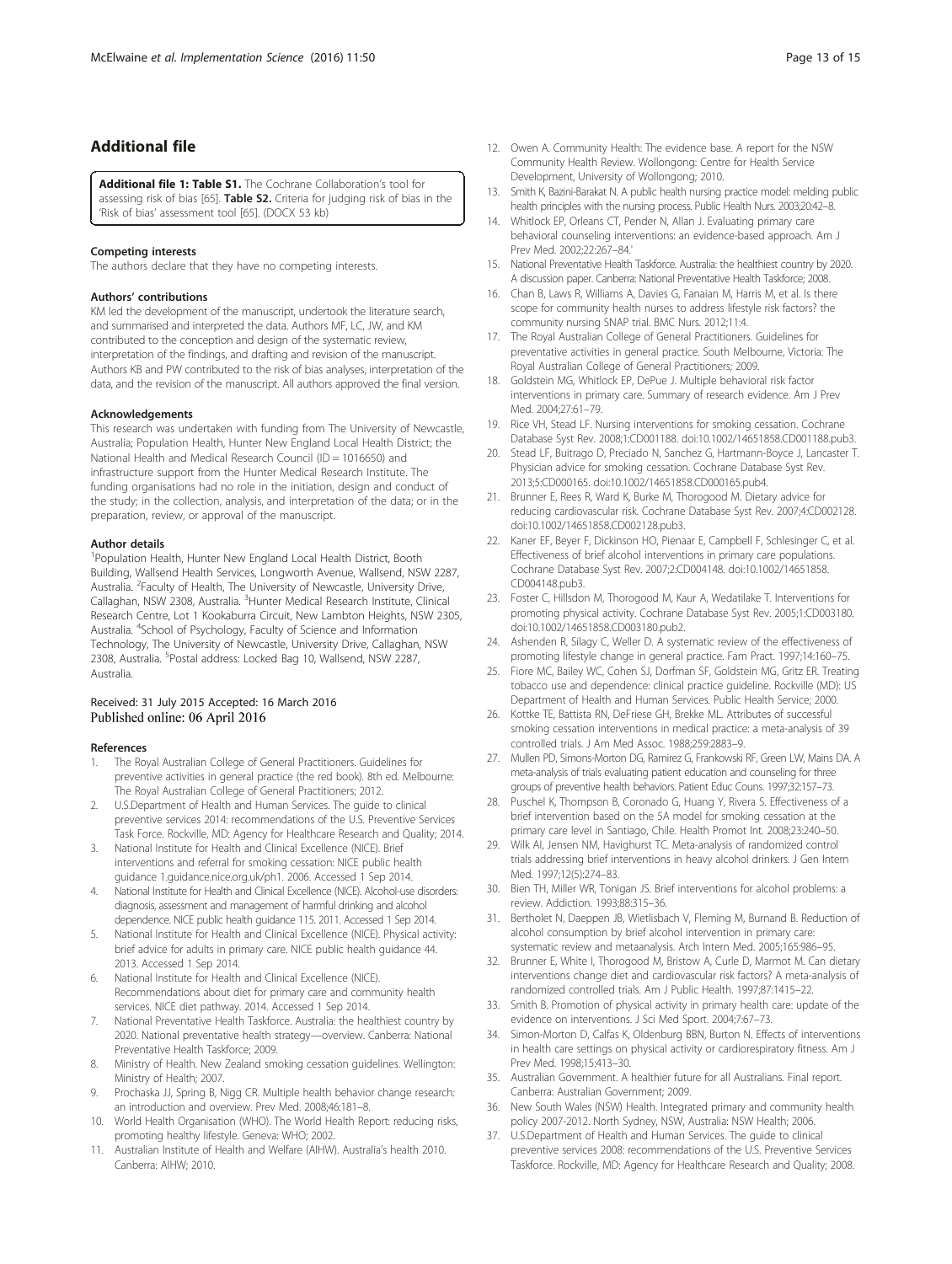- <span id="page-13-0"></span>38. Fiore MC, Jaen CR, Baker TB. Treating tobacco use and dependence: 2008 update. Clinical practice guideline. Rockville, MD: U.S. Department of Health and Human Services; 2008.
- 39. Laws RA, Davies GP, Williams A, Eames-Brown R, Amoroso C, Harris M. Community health risk factor management research project. Final report February 2008. A feasibility study. Sydney: University of NSW; 2008.
- 40. Eagar K, Owen A, Cranny C, Samsa P, Thompson C. Community health: the state of play in New South Wales. A report for the NSW Community Health Review. Wollongong: Centre for Health Service Development, University of Wollongong: 2008.
- 41. Laws RA, Jayasinghe UW, Harris MF, Williams AM, Davies GP, Kemp LA. Explaining the variation in the management of lifestyle risk factors in primary health care: a multilevel cross sectional study. BMC Public Health. 2009;9:165.
- 42. Hung DY, Shelley DR. Multilevel analysis of the chronic care model and 5A services for treating tobacco use in urban primary care clinics. Health Serv Res. 2009;44:103–27.
- 43. Dauenhauer JA, Podgorski CA, Karuza J. Prescribing exercise for older adults: a needs assessment comparing primary care physicians, nurse practitioners, and physician assistants. Gerontol Geriatr Educ. 2006;26:81–99.
- 44. Brule J, Abboud C, Deschambault E. Smoking cessation counselling practices among Quebec optometrists: evaluating beliefs, practices, barriers and needs. Clin Exp Optom. 2012;95:599–605.
- 45. Marley JV, Nelson C, O'Donnell V, Atkinson D. Quality indicators of diabetes care: an example of remote-area Aboriginal primary health care over 10 years. Med J Aust. 2012;197:2012.
- 46. Akpanudo SM, Price JH, Jordan T, Khuder S, Price JA. Clinical psychologists and smoking cessation: treatment practices and perceptions. J Community Health. 2009;34:461–71.
- 47. Dillman CJ, Shields CA, Fowles JR, Perry A, Murphy RJL, Dunbar P. Including physical activity and exercise in diabetes management: diabetes educators' perceptions of their own abilities and the abilities of their patients. Can J Diabetes. 2010;34:218–26.
- 48. Hopkins SC, Lenz ER, Pontes NM, Lin SX, Mundinger MO. Context of care or provider training: the impact on preventive screening practices. Prev Med. 2005;40:718–24.
- 49. Horvath KJ, Eastman M, Prosser R, Goodroad B, Worthington L. Addressing smoking during medical visits: patients with human immunodeficiency virus. Am J Prev Med. 2012;43:21.
- 50. Douglas F, Torrance N, Van TE, Meloni S, Kerr A. Primary care staff's views and experiences related to routinely advising patients about physical activity. A questionnaire survey. BMC Public Health. 2006;6:138.
- 51. Si D, Bailie RS, Dowden M, O'Donoghue L, Connors C, Robinson GW, et al. Delivery of preventive health services to Indigenous adults: response to a systems-oriented primary care quality improvement intervention. Med J Aust. 2007;187:453–7.
- 52. Glover M, Paynter J, Bullen C, Kristensen K. Supporting pregnant women to quit smoking: postal survey of New Zealand general practitioners and midwives' smoking cessation knowledge and practices. N Z Med J. 2008;121:53–64.
- 53. Runciman P, Watson H, McIntosh J, Tolson D. Community nurses' health promotion work with older people. J Adv Nurs. 2006;55:46–57.
- 54. McElwaine KM, Freund M, Campbell E, Knight J, Bowman J, Doherty E et al. The delivery of preventive care to clients of community health services. BMC Health Serv Res 2013;13. doi:[10.1186/1472-6963-13-167](http://dx.doi.org/10.1186/1472-6963-13-167).
- 55. McElwaine KM, Freund M, Campbell EM, Slattery C, Wye PM, Lecathelinais C, et al. Clinician assessment, advice and referral for multiple health risk behaviours: prevalence and predictors of delivery by primary health care nurses and allied health professionals. Patient Educ Couns. 2013;94:193–201.
- 56. Forsetlund L, Bjorndal A, Rashidian A, Jamtvedt G, O'Brien MA, Wolf F, et al. Continuing education meetings and workshops: effects on professional practice and health care outcomes. Cochrane Database Syst Rev. 2009;2:CD003030.
- 57. Renders CM, Valk GD, Griffin S, Wagner EH, Eijk JT, Assendelft WJ. Interventions to improve the management of diabetes mellitus in primary care, outpatient and community settings. Cochrane Database Syst Rev. 2001;1:CD001481.
- 58. Ivers N, Jamtvedt G, Flottorp S, Young JM, Odgaard-Jensen J, French SD, et al. Audit and feedback: effects on professional practice and healthcare outcomes. Cochrane Database Syst Rev. 2012;6:CD000259. doi:[10.1002/](http://dx.doi.org/10.1002/14651858.CD000259.pub3) [14651858.CD000259.pub3](http://dx.doi.org/10.1002/14651858.CD000259.pub3).
- 59. Giguère A, Légaré F, Grimshaw J, Turcotte S, Fiander M, Grudniewicz A, et al. Printed educational materials: effects on professional practice and healthcare outcomes. Cochrane Database Syst Rev. 2012;10:CD004398. doi[:10.1002/14651858.CD004398.pub3.](http://dx.doi.org/10.1002/14651858.CD004398.pub3)
- 60. Flodgren G, Eccles MP, Shepperd S, Scott A, Parmelli E, Beyer FR. Printed educational materials: effects on professional practice and healthcare outcomes. Cochrane Database Syst Rev. 2011;7:CD009255. doi:[10.1002/](http://dx.doi.org/10.1002/14651858.CD009255) [14651858.CD009255](http://dx.doi.org/10.1002/14651858.CD009255).
- 61. O'Brien MA, Rogers S, Jamtvedt G, Oxman AD, Odgaard-Jensen J, Kristoffersen DT, et al. Educational outreach visits: effects on professional practice and health care outcomes. Cochrane Database Syst Rev. 2007;4:CD000409.
- 62. Papadakis S, McDonald P, Mullen KA, Reid R, Skulsky K, Pipe A. Strategies to increase the delivery of smoking cessation treatments in primary care settings: a systematic review and meta-analysis. Prev Med. 2010;51:199–213.
- 63. Anderson P, Laurant M, Kaner E, Wensing M, Grol R. Engaging general practitioners in the management of hazardous and harmful alcohol consumption: results of a meta-analysis. J Stud Alcohol. 2004;65:191–9.
- 64. Nilsen P, Aalto M, Bendtsen P, Seppa K. Effectiveness of strategies to implement brief alcohol intervention in primary healthcare. A systematic review. Scand J Prim Health Care. 2006;24:5–15.
- 65. Higgins JPT, Green S. Cochrane Handbook for Systematic Reviews of Interventions. Version 5.1.0 [updated March 2011]. In: Higgins JPT, Green S, editors. The Cochrane Collaboration, 2011. 2011.
- 66. Bakker MJ, Mullen PD, De Vries H, Van Breukelen G. Feasibility of implementation of a Dutch smoking cessation and relapse prevention protocol for pregnant women. Patient Educ Couns. 2003;49:35–43.
- 67. Chan BC, Jayasinghe UW, Christl B, Laws RA, Orr N, Williams A, et al. The impact of a team-based intervention on the lifestyle risk factor management practices of community nurses: outcomes of the community nursing SNAP trial. BMC Health Serv Res. 2013;13:54.
- 68. Kaner E, Lock C, Heather N, McNamee P, Bond S. Promoting brief alcohol intervention by nurses in primary care: a cluster randomised controlled trial. Patient Educ Couns. 2003;51:277–84.
- 69. Katz DA, Brown RB, Muehlenbruch DR, Fiore MC, Baker TB. AHRQ smoking cessation guideline study group: implementing guidelines for smoking cessation: comparing the efforts of nurses and medical assistants. Am J Prev Med. 2004;27:411–6.
- 70. Moher M, Yudkin P, Wright L, Turner R, Fuller A, Schofield T, et al. Cluster randomised controlled trial to compare three methods of promoting secondary prevention of coronary heart disease in primary care. Br Med J. 2001;322:1338.
- 71. Secker-Walker RH, Dana GS, Solomon LJ, Flynn BS, Geller BM. The role of health professionals in a community-based program to help women quit smoking. Prev Med. 2000;30:126–37.
- 72. Lennox AS, Bain N, Taylor RJ, McKie L, Donnan PT, Groves J. Stages of change training for opportunistic smoking intervention by the primary health care team. Part I: randomised controlled trial of the effect of training on patient smoking outcomes and health professional behaviour as recalled by patients. Health Educ J. 1998;57:140–9.
- 73. McElwaine KM, Freund M, Campbell E, Knight J, Wolfenden L, Bartlem K, et al. Increasing preventive care by primary care nursing and allied health clinicians: a non-randomized, controlled trial. Am J Prev Med. 2014;47:424–34.
- 74. Curry SJ, Keller PA, Orleans CT, Fiore MC. The role of health care systems in increased tobacco cessation. Annu Rev Public Health. 2008;29:411–28.
- 75. Dijkstra R, Wensing M, Thomas R, Akkermans R, Braspenning J, Grimshaw J et al. The relationship between organisational characteristics and the effects of clinical guidelines on medical performance in hospitals, a meta-analysis. BMC Health Serv Res 2006, 6: DOI:10.1186/1472-6963-6-53.
- 76. Grimshaw J, Eccles M, Thomas R, MacLennan G, Ramsay C, Fraser C, et al. Toward evidence-based quality improvement. Evidence (and its limitations) of the effectiveness of guideline dissemination and implementation strategies 1966-1998. J Gen Intern Med. 2006;21:14–20.
- 77. Freund M, Campbell E, Paul C, Sakrouge R, McElduff P, Walsh R, et al. Increasing smoking cessation care provision in hospitals: a meta-analysis of intervention effect. Nicotine Tob Res. 2009;11:650–62.
- 78. Jamtvedt G, Young JM, Kristoffersen DT, Thomson O'Brien MA, Oxman AD. Audit and feedback: effects on professional practice and health care outcomes. Cochrane Database Syst Rev. 2006;2:CD000259. doi:[10.1002/](http://dx.doi.org/10.1002/14651858.CD000259.pub2) [14651858.CD000259.pub2](http://dx.doi.org/10.1002/14651858.CD000259.pub2).